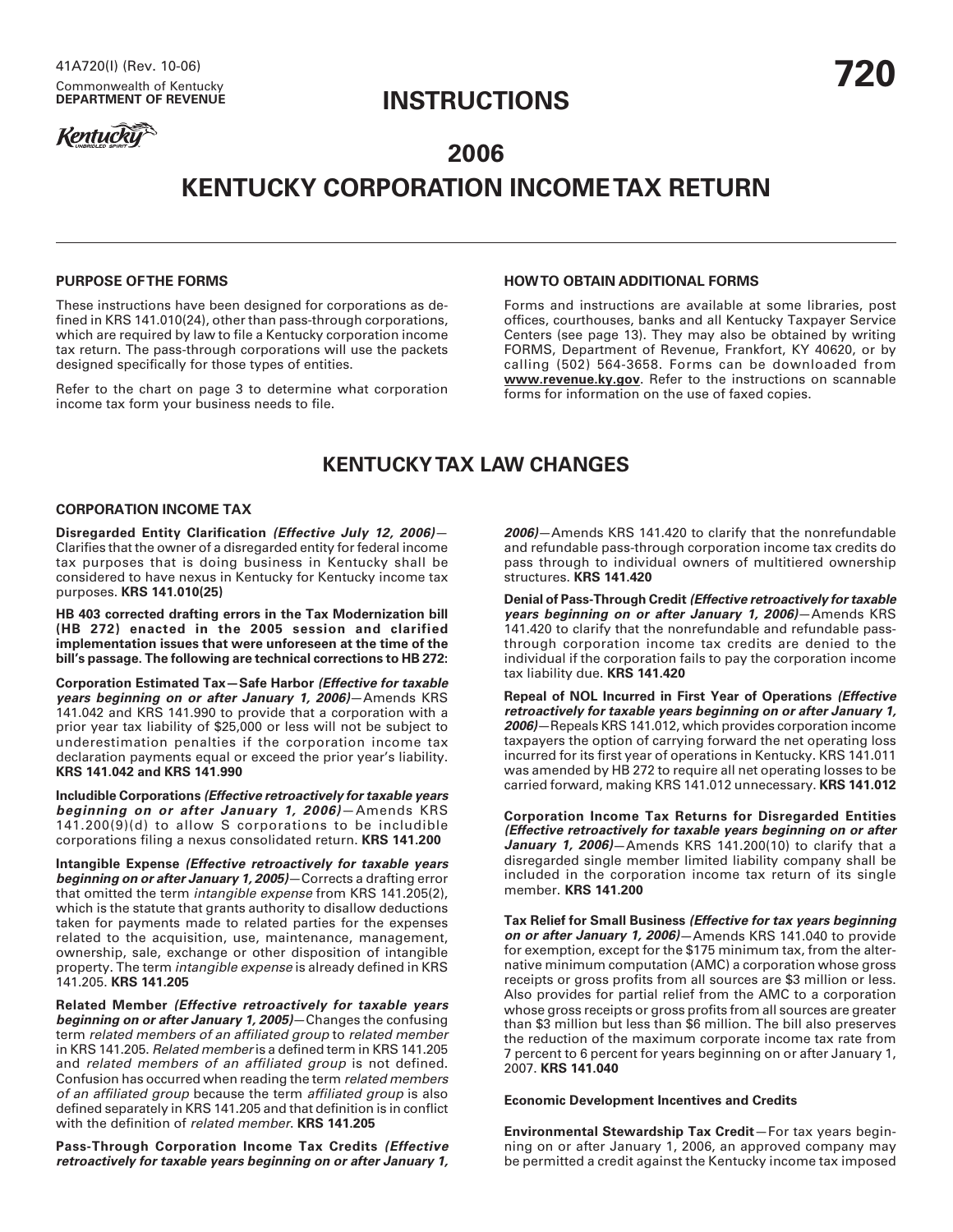by KRS 141.020 or KRS 141.040 on the income of the approved company generated by or arising out of a project as determined under KRS 154.48-020. An "environmental stewardship product" means any new manufactured product or substantially improved existing manufactured product that has a lesser or reduced adverse effect on human health and the environment or provides for improvement to human health and the environment when compared with existing products or competing products that serve the same purpose. A company must have eligible cost of at least \$5 million and within six months after the activation date, the approved company compensates a minimum of 90 percent of its full-time employees whose jobs were created or retained with base salary wages equal to either: (1) 75 percent of the average hourly wage for the commonwealth; or (2) 75 percent of the average hourly wage for the county in which the project is to be undertaken. The maximum amount of negotiated inducement that can be claimed by a company for any single tax year may be up to 25 percent of the authorized inducement. The agreement shall expire on the earlier of the date the approved company has received inducements equal to the approved costs of its project, or 10 years from the activation date. An approved company under the

Environmental Stewardship Act shall not be entitled to the recycling credit provided under the provisions of KRS 141.390 for equipment used in the production of an environmental stewardship project. **KRS 154.48**

**Clean Coal Incentive Tax Credit**—Effective for tax years ending on or after December 31, 2006, a nonrefundable, nontransferable credit against taxes imposed by KRS 136.120, KRS 141.020 or KRS 141.040 shall be allowed for a clean coal facility. As provided by KRS 141.428, a clean coal facility means an electric generation facility beginning commercial operation on or after January 1, 2005, at a cost greater than \$150 million that is located in the Commonwealth of Kentucky and is certified by the Environmental and Public Protection Cabinet as reducing emissions of pollutants released during generation of electricity through the use of clean coal equipment and technologies. The amount of the credit shall be \$2 per ton of eligible coal purchased that is used to generate electric power at a certified clean coal facility, except that no credit shall be allowed if the eligible coal has been used to generate a credit under KRS 141.0405 for the taxpayer, parent or a subsidiary. **KRS 141.428**

## **CHANGES TO LOOK FOR IN 2007**

- KRS 141.010(24) defines "corporation" to mean a "corporation" as defined in Section 7701(a)(3) of the Internal Revenue Code.
- The AMC is repealed and an annual limited liability entity (LLE) tax is imposed on all corporations and limited liability pass-through entities, except for entities specifically exempted.
- The LLE tax is the lesser of a corporation's or limited liability pass-through entity's tax on Kentucky gross receipts or Kentucky gross profits or a minimum of \$175.
- An exemption from the LLE tax, except for the \$175 minimum, is provided a corporation or a limited liability pass-through

entity whose gross receipts or gross profits from all sources are \$3 million or less. In addition, partial relief from the LLE tax is granted to a corporation or limited liability pass-through entity whose gross receipts or gross profits from all sources are greater than \$3 million but less than \$6 million.

- A credit is allowed against the LLE tax of a corporation or limited liability pass-through entity that owns an interest in a limited liability pass-through entity.
- A nonrefundable credit based on the LLE tax calculated above shall be allowed against the tax imposed by KRS 141.020 or KRS 141.040. This nonrefundable credit received from a pass-through entity can be used only against income of the pass-through entity.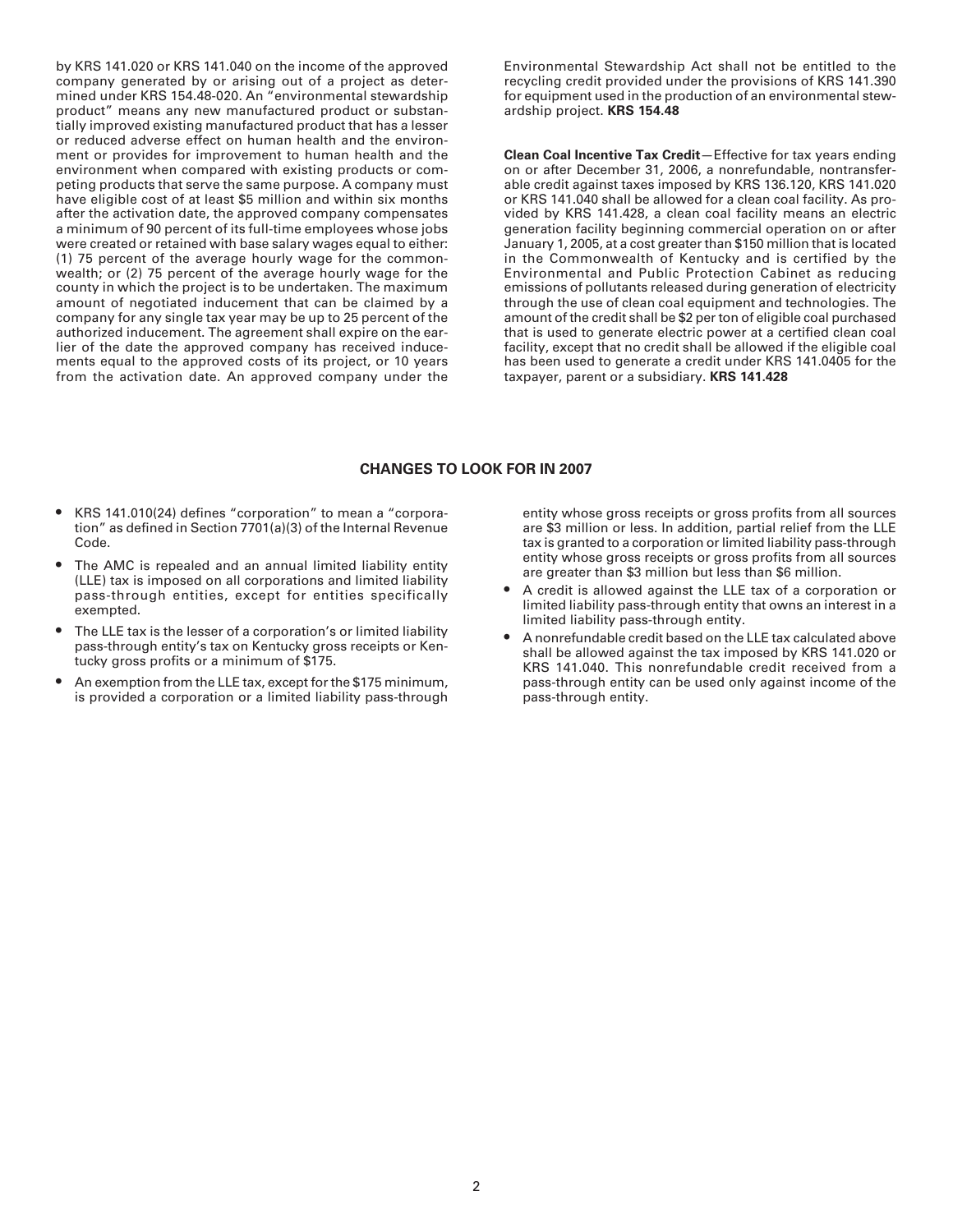| <b>FILING FORM GUIDE</b> |                                                                                                                                                                                          |                                                                                                                                                                                                                                                                                                                |
|--------------------------|------------------------------------------------------------------------------------------------------------------------------------------------------------------------------------------|----------------------------------------------------------------------------------------------------------------------------------------------------------------------------------------------------------------------------------------------------------------------------------------------------------------|
|                          | <b>Ownership Scenario</b>                                                                                                                                                                | <b>Form Required</b>                                                                                                                                                                                                                                                                                           |
|                          | 1. C corporation                                                                                                                                                                         | 720                                                                                                                                                                                                                                                                                                            |
|                          | 2. Nexus consolidated group of affiliated corporations<br>(corporations as defined by KRS 141.010(24))<br>with a C corporation common parent                                             | 720                                                                                                                                                                                                                                                                                                            |
|                          | 3. Nexus consolidated group of affiliated corporations<br>(corporations as defined by KRS 141.010(24))<br>with a multi-member LLC common parent                                          | <b>765</b> if the LLC common parent is taxed as a partnership for<br>federal tax purposes<br>720 if the LLC common parent elects to be taxed as a<br>corporation for federal income tax purposes<br>720S if the LLC common parent elects to be taxed as an<br>S corporation for federal income tax purposes    |
|                          | 4. Nexus consolidated group of affiliated corporations<br>(corporations as defined by KRS 141.010(24))<br>with S corporation common parent                                               | 720S                                                                                                                                                                                                                                                                                                           |
|                          | 5. Nexus consolidated group of affiliated corporations<br>(corporations as defined by KRS 141.010(24))<br>with a single member LLC common parent whose<br>single member is an individual | 725 if the single member LLC common parent is disregarded<br>for federal income tax purposes<br>720 if the single member LLC elects to be taxed as a<br>corporation for federal income tax purposes<br>720S if the single member LLC elects to be taxed as an<br>S corporation for federal income tax purposes |
|                          | 6. S corporation                                                                                                                                                                         | 720S                                                                                                                                                                                                                                                                                                           |
|                          | 7. Multi-member LLC                                                                                                                                                                      | 765                                                                                                                                                                                                                                                                                                            |
| 8                        | Single member LLC whose single member<br>is an individual                                                                                                                                | 725                                                                                                                                                                                                                                                                                                            |
|                          | 9. Limited liability partnership with 50/50 partners<br>that are corporations or individuals                                                                                             | 765                                                                                                                                                                                                                                                                                                            |
|                          | 10. Limited partnership                                                                                                                                                                  | 765                                                                                                                                                                                                                                                                                                            |
|                          | 11. Nexus consolidated group of affiliated corporations<br>(corporations as defined by KRS 141.010(24))<br>with an LLP common parent                                                     | 765                                                                                                                                                                                                                                                                                                            |
|                          | 12. General partnership                                                                                                                                                                  | 765-GP                                                                                                                                                                                                                                                                                                         |
|                          | 13. Publicly traded partnership (treated as a<br>partnership for federal income tax purposes)                                                                                            | 765-GP                                                                                                                                                                                                                                                                                                         |
|                          | 14. Qualified investment partnership                                                                                                                                                     | 765-GP                                                                                                                                                                                                                                                                                                         |
|                          | 15. Publicly traded partnership (taxed as a corporation<br>for federal income tax purposes)                                                                                              | 720                                                                                                                                                                                                                                                                                                            |
|                          | 16. Real estate investment trusts                                                                                                                                                        | 720                                                                                                                                                                                                                                                                                                            |
|                          | 17. Financial asset securitization investment trusts                                                                                                                                     | 720                                                                                                                                                                                                                                                                                                            |
|                          | 18. Regulated investment companies                                                                                                                                                       | 720                                                                                                                                                                                                                                                                                                            |
|                          | 19. Real estate mortgage investment conduits                                                                                                                                             | 765                                                                                                                                                                                                                                                                                                            |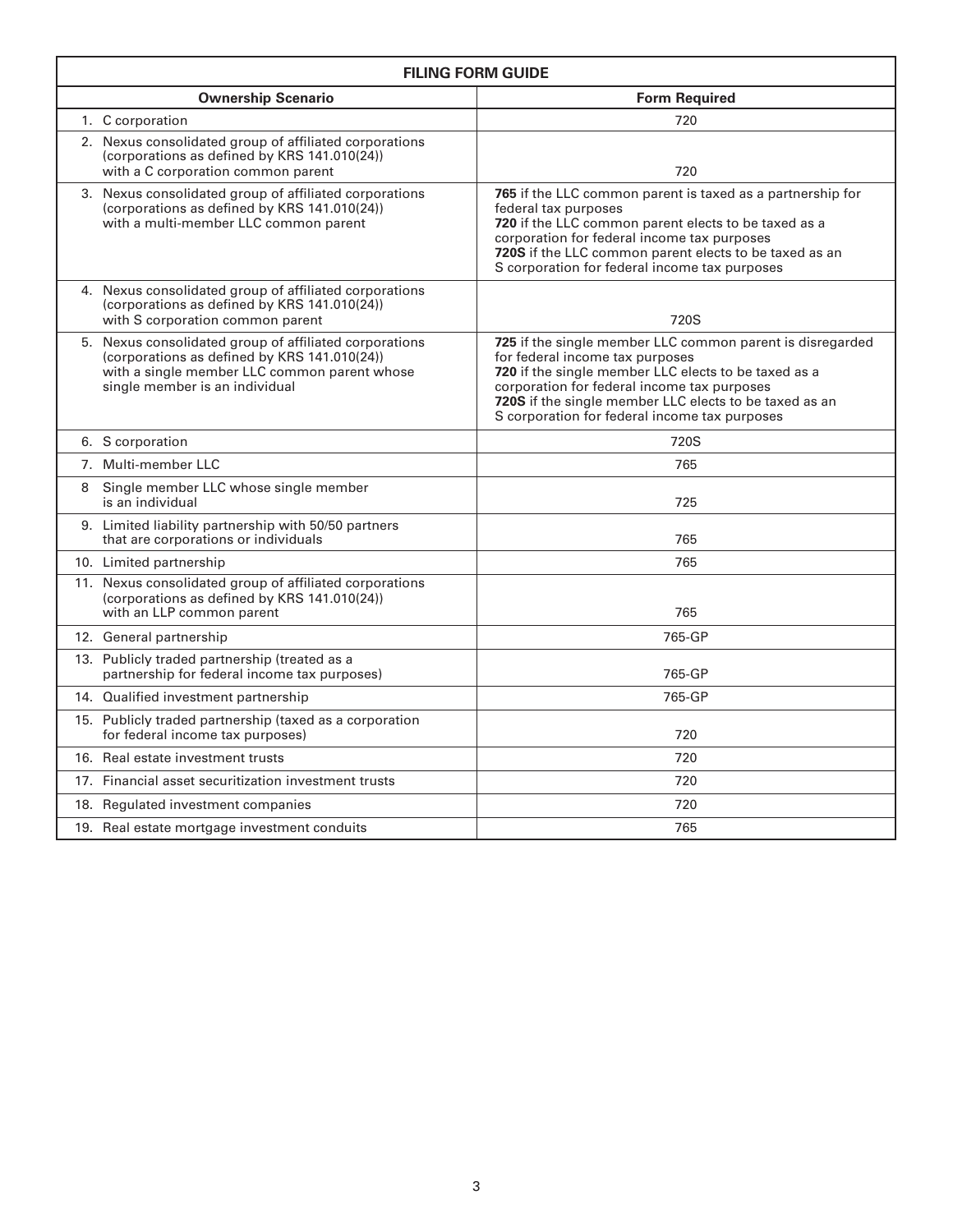## **IMPORTANT**

## **Corporations must create a Kentucky Form 4562 and Schedule D by converting federal forms.**

**2003 Federal Changes to Section 179 Election to Expense Deduction and Depreciation Not Adopted by Kentucky**—The Jobs and Growth Tax Relief Reconciliation Act of 2003 (JGTRRA) which was signed by President Bush on May 28, 2003, has been adopted for Kentucky income tax purposes except for the provisions of the JGTRRA which allow a 50 percent special depreciation allowance and an increase in the Section 179 election to expense deduction from \$25,000 to \$108,000.

**2002 Federal Changes to Section 179 Election to Expense Deduction and Depreciation Still Not Adopted by Kentucky**— The Job Creation and Worker Assistance Act of 2002 (JCWAA) which was signed by President Bush on March 9, 2002, has been adopted for Kentucky income tax purposes except for the provisions of the JCWAA which allow a 30 percent special depreciation allowance and an additional Section 179 election to expense deduction for New York Liberty Zone property which are retroactive to September 10, 2001.

**Depreciation, Section 179 Deduction and Gains/Losses From Disposition of Assets**—For taxable years beginning before January 1, 2002, Kentucky depreciation and Section 179 deduction are determined in accordance with the Internal Revenue Code (IRC) in effect on December 31, 1999, and for taxable years beginning after December 31, 2001, Kentucky depreciation and Section 179 deduction are determined in accordance with the IRC in effect on December 31, 2001. For calendar year 2006 returns and fiscal year returns that begin in 2006, any corporation income taxpayer that elects any of the following will have a different depreciation or Section 179 expense deduction for Kentucky purposes than for federal purposes:

- 30 percent bonus depreciation allowance;
- 50 percent bonus depreciation allowance;
- additional Section 179 deduction for New York Liberty Zone Property;
- additional depreciation and Section 179 deduction for Gulf Opportunity Zone Property; or
- increased Section 179 deduction from \$25,000 to \$108,000.

If any of the above federal/Kentucky differences exist, the differences will continue through the life of the assets. There will be recapture and basis differences between Kentucky and federal income tax purposes until the assets are sold or fully depreciated.

**Important:** If the corporation has not taken the 30 percent special depreciation allowance, the 50 percent special depreciation allowance, the additional Section 179 deduction for New York Liberty Zone Property, or the increased Section 179 deduction for federal income tax purposes on any assets for which a depreciation deduction is being claimed for the taxable year, then no adjustment will be needed for Kentucky income tax purposes. **If federal Form 4562 is required to be filed for federal income tax purposes, a copy must be submitted with Form 720 to verify that no adjustments are required.**

#### **Determining and Reporting Depreciation and Section 179 Deduction Differences—Federal/Kentucky depreciation or Section 179 deduction differences shall be reported as follows:**

1. The amount from Line 20 of the federal Form 1120 or 1120A must be included on Line 4, Part I of Form 720. **If federal Form 4562 is required to be filed for federal income tax purposes, a copy must be attached to Form 720.**

- 2. Convert federal Form 4562 to a Kentucky form by entering **Kentucky** at the top center of the form above Depreciation and Amortization. Compute Kentucky depreciation and Section 179 deduction in accordance with the IRC in effect on December 31, 2001, by ignoring the lines and instructions regarding the special depreciation allowance and the additional Section 179 deduction. **NOTE:** For Kentucky purposes, the maximum Section 179 deduction amount on Line 1 is \$25,000 and the threshold cost of Section 179 property on Line 3 is \$200,000. The \$25,000 maximum allowable Section 179 deduction for Kentucky purposes is reduced dollar-for-dollar by the amount by which the cost of qualifying Section 179 property placed in service during the year exceeds \$200,000. In determining the Section 179 deduction for Kentucky, the income limitation on Line 11 should be determined by using Kentucky net income before the Section 179 deduction instead of federal taxable income.
- 3. The corporation **must attach the Kentucky Form 4562** to Form 720, and the amount from Line 22 less Line 12 and portions of Line 14 relating to 30 percent and 50 percent special depreciation allowances of the Kentucky Form 4562 must be included on Line 14, Part I of Form 720. A Kentucky Form 4562 must be filed for each year even though a federal Form 4562 may not be required.

**Determining and Reporting Differences in Gain or Loss From Disposition of Assets—If during the year the corporation disposes of assets on which it has taken the special depreciation allowance or the additional Section 179 deduction for federal income tax purposes, the corporation will need to determine and report the difference in the amount of gain or loss on such assets as follows:**

- 1. Include on Line 16, Part I of Form 720 the amount of capital gain net income reported on Line 8 of Form 1120. Convert **federal Schedule D** and other applicable federal forms to Kentucky forms by entering **Kentucky** at the top center of the form, and compute the Kentucky capital gain net income from the disposed assets using Kentucky basis. Include the amount from Line 14 of the Kentucky Schedule D on Line 9, Part I of Form 720. **Federal Schedule D (Form 1120) filed with the federal return and the Kentucky Schedule D must be attached to Form 720.**
- 2. If the amount reported on Line 9 of federal Form 1120, Net Gain or (Loss) Form 4797, is a gain, include this amount on Line 16, Part I of Form 720. If the amount reported on Line 9 of federal Form 1120, Net Gain or (Loss) Form 4797, is a loss, include this amount on Line 9, Part I of Form 720. Convert **federal Form 4797** and other applicable federal forms to Kentucky forms by entering **Kentucky** at the top center of the form, and compute the Kentucky gain or (loss) from the sale of business property using Kentucky basis. If the amount on Line 17 of Kentucky Form 4797 is a gain, include this amount on Line 9, Part I of Form 720. If the amount on Line 17 of Kentucky Form 4797 is a loss, include this amount on Line 16, Part I of Form 720. **Federal Form 4797 filed with the federal return and the Kentucky Form 4797 must be attached to Form 720.**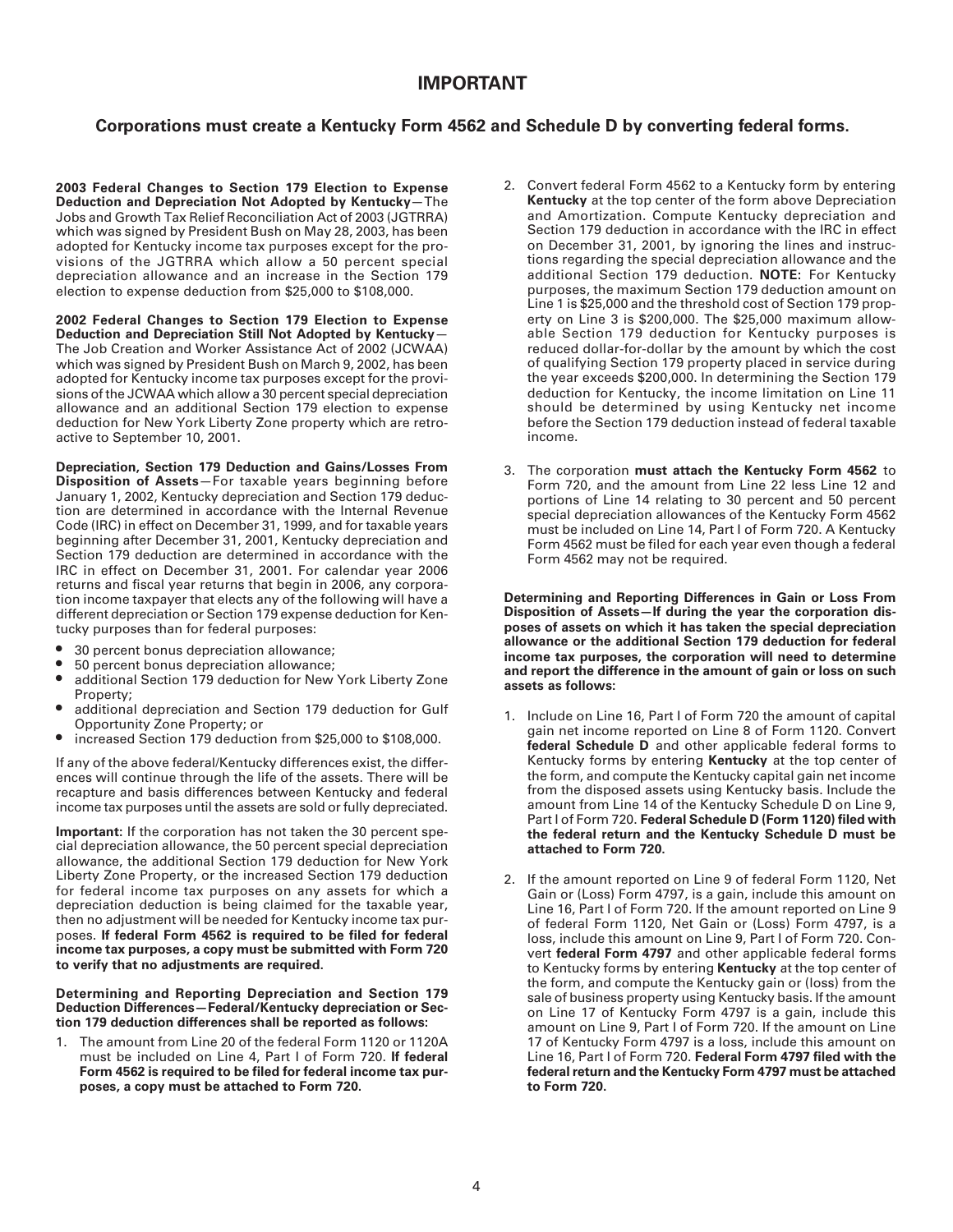#### **GENERAL INFORMATION**

**Internal Revenue Code Reference Date**—Effective for taxable years beginning after December 31, 2004, Kentucky Revised Statute (KRS) 141.010(3) was amended to define "Internal Revenue Code" (IRC) for Kentucky income tax purposes to mean the IRC in effect on December 31, 2004, exclusive of any amendments made subsequent to that date, other than amendments that extend provisions in effect on December 31, 2004, that would otherwise terminate and as modified by KRS 141.0101, except that for property placed in service after September 10, 2001, only the depreciation and expense deductions allowed under Sections 168 and 179 of the Internal Revenue Code in effect on December 31, 2001, exclusive of any amendments made subsequent to that date. **KRS 141.010(3)**

**Kentucky Tax Registration Application**—Prior to doing business in Kentucky, each corporation should complete a Kentucky Tax Registration Application, Revenue Form 10A100. The application is available at Kentucky Taxpayer Service Centers (see page 13) or from the Department of Revenue, Taxpayer Registration Section, Frankfort, KY 40620. The application may be faxed to (502) 227-0772.

**Who Must File**—Except for the limitations imposed and protections provided by the United States Constitution or Pub. L. No. 86-272, a Kentucky Corporation Income Tax Return, Form 720, must be filed by every corporation (a) organized under the laws of this state; (b) having its commercial domicile in this state; (c) owning or leasing property in this state; (d) having one or more individuals performing services in this state; (e) maintaining an interest in a general partnership doing business in this state; (f) deriving income from or attributable to sources within this state, including deriving income directly or indirectly from a trust doing business in this state, or deriving income directly or indirectly from a single member limited liability company that is doing business in this state and is disregarded as an entity separate from its single member for federal income tax purpose; or (g) directing activities at Kentucky customers for the purposes of selling them goods or services. **KRS 141.040, 141.200 and 141.206**

Corporations as defined in KRS 141.010(24) may be required to file Form 720S, Form 725 or Form 765. See the chart on page 3.

**Disregarded Entities**—A limited liability company (LLC) is treated for Kentucky income tax purposes in the same manner as it is treated for federal income tax purposes. Therefore, a single member LLC that is disregarded for federal income tax purposes and is doing business in this state shall be included in the return filed by its single member (parent entity). A single member filing federal Form 1120 must file Form 720. **KRS 141.010(25), KRS 141.200(10) and Regulation 103 KAR 16:300**

General Partnerships—Corporations doing business in Kentucky solely as a partner in a general partnership will file Form 720 pursuant to the provisions of KRS 141.010, 141.120 and 141.206.

Foreign Sales Corporations (FSCs) and interest-deferred or interest-charged Domestic International Sales Corporations (DISCs) are subject to Kentucky income tax to the same extent as other corporations.

Additionally, certain organizations which must file special returns for federal purposes, e.g., homeowners associations, political organizations, real estate investment trusts and regulated investment companies must file Form 720. Only political organizations filing a federal Form 1120POL must file Form 720.

**Corporations Not Required to File**—Corporations which are exempt by law from Kentucky income tax include financial institutions as defined in KRS 136.500, insurance companies, savings and loan associations, corporations exempted by IRC Section 501, and religious, educational, charitable and like corporations not conducted for profit. **KRS 141.040**

**Required Forms and Information**—Each corporation must enter all applicable information on Form 720, attach a schedule for each line item or line item instruction which states "attach schedule," and Kentucky forms or schedules, if applicable.

#### **Required Federal Forms and Schedules**

All corporations **must** provide a copy of the following federal forms submitted to the Internal Revenue Service:

- 1. Form 1120, Page 1—**If Form 1120 is not filed, attach a copy of the income statement of the federal form filed.**
- 2. Form 1120, Page 2—**If Form 1120 is not filed, attach a copy of the cost of goods sold schedule.**
- 3. Form 1120, Page 4, Schedule L, Balance Sheet—**If Form 1120 is not filed, attach a copy of the balance sheet portion of the federal form filed. If the corporation is not required to submit a balance sheet for federal income tax purposes, attach the balance sheet prepared on a consistent basis from the books and records of the corporation.**
- 4. Form 851—Affiliations Schedule
- 5. Form 4797—Sales of Business Property
- 6. Schedule D—Capital Gains and Losses
- 7. Form 5884—Work Opportunity Credit
- 8. Schedules for items on Form 1120, Schedule L, which state "attach schedule."

#### **Electronic Funds Transfer (EFT)**

The Department of Revenue is accepting electronically filed corporation income tax estimated tax voucher payments. Before filing by EFT, the corporation must have a valid Kentucky corporation account number which is a six-digit number and have registered with the Department of Revenue to file EFT. Using an incorrect account number such as withholding or sales and use tax **will** result in the payment being credited to another corporation's account. For more information contact the Department of Revenue at 1-800-839-4137 or (502) 564-6020. The EFT registration form is on the Web site at **www.revenue.ky.gov**. See E-Filing and Payment Options **(click on KY E-Tax)** located in the upper right-hand corner of the Web site. The direct link is **www.revenue.ky.gov/etax.htm**.

EFT is **not** available for either a corporation's return payment or extension payment. Corporations will be notified when it is available.

#### **SCANNABLE FORMS**

Application for Six-month Extension of Time to File, Form 41A720SL, and Kentucky Estimated Tax Voucher, Form 720ES, are scannable forms. There are boxes on these forms where scannable data is to be entered. Use **black ink** to enter data. Either handwritten data or machine print is acceptable. Numbers should be written like this:



When entering data in these boxes, the numbers should be right justified (blank spaces should be on the left). **Do not use dollar signs, commas, decimals or other symbols.** If there is no information to be entered in a box, leave it blank. Round amounts to the nearest dollar and enter no cents. For example, enter \$11,949.50 or \$11,950.49 as:



**Reference Mark—**There is a reference mark and form number near the bottom corner of each scannable form. **Please do not write in this area.**



**Important:** Use only an **original printed** Form 41A720SL or Form 720ES or an **approved** computer-generated version of these forms since data must be placed in specific areas on the form to be read correctly. Use of photocopies or faxed copies may cause delays in the processing of these forms.

**Substitute Forms**—Any form to be used in lieu of an official Department of Revenue form must be submitted to the department for prior approval.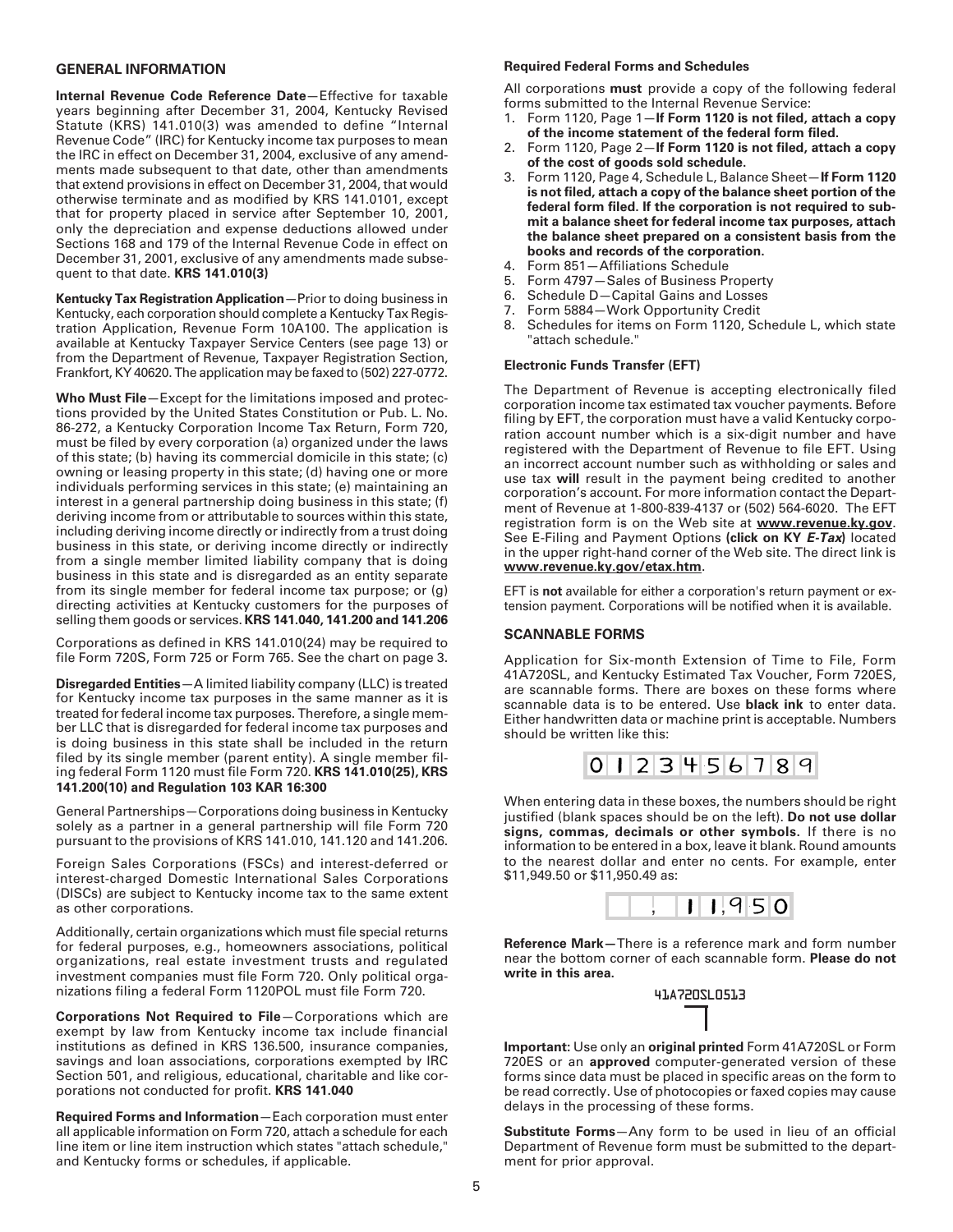**Accounting Procedures**—Kentucky income tax law requires a corporation to report income on the same calendar or fiscal year and to use the same methods of accounting required for federal income tax purposes. Any federally approved change in accounting periods or methods must be reported to the Department of Revenue. Attach a copy of the federal approval to the return when filed. **KRS 141.140**

**Mailing/Payment**—If including payments for other taxes in addition to corporation income tax, **send a separate check or money order for each type of tax**. Mail the corporation income tax return to the **Kentucky Department of Revenue, Frankfort, KY 40620**. Make the check(s) payable to the **Kentucky State Treasurer**.

**Filing/Payment Date**—A corporation return must be filed and payment must be made on or before the 15th day of the fourth month following the close of the taxable year. **KRS 141.160, KRS 141.220 and Regulation 103 KAR 15:050**

If the filing/payment date falls on a Saturday, Sunday or a legal holiday, the filing/payment date is deemed to be on the next business day. **KRS 446.030(1)(a)**

**Extensions**—An extension of time to file a corporation income tax return may be obtained by either making a specific request to the Department of Revenue or attaching a copy of the federal extension to the return when filed. **A copy of the federal extension submitted after the return is filed does not constitute a valid extension, and late filing penalties will be assessed.** If a payment is made with an extension, Kentucky Form 41A720SL must be used. For further information, see the instructions for Form 41A720SL. **Regulation 103 KAR 15:050**

**NOTE:** An extension of time to file a return does not extend the date for payment of tax.

**Corporation Estimated Tax Payments**—Estimated tax payments must be made by each corporation whose income tax liability for the taxable year can reasonably be expected to exceed \$5,000. The first estimated tax payment must be made by the 15th day of the 6th month of the taxable year. To determine the amount of the first payment, subtract \$5,000 from the estimated fullyear tax liability, and divide the result by two. The remaining one-half is due in equal installments on the 15th day of the 9th and 12th month, respectively.

**Corporation Estimated Tax—Safe Harbor**—Every corporation subject to taxation under KRS 141.040 shall make a declaration of estimated tax and must pay installments if the tax imposed by KRS 141.040 for the taxable year can reasonably be expected to exceed \$5,000. A corporation that has a prior year tax liability less than or equal to \$25,000 and fails to make estimated payments equal to its prior year tax liability **or** has a prior year tax liability of greater than \$25,000 and fails to pay at least 70 percent of the tax liability less \$5,000 will be subject to a penalty of 10 percent of any underpayment of any installment. **KRS 141.042, KRS 141.044(1) and KRS 141.990**

#### **NOTE: KRS 141.040 provides that tax is the greater of regular income tax or the Alternative Minimum Computation (AMC).**

Failure to pay estimated tax installments equal to the amount determined by subtracting \$5,000 from 70 percent of the total income tax liability shown on the return for the taxable year will result in the assessment of an underpayment penalty. The amount of the penalty is 10 percent of the amount of the underpayment, but not less than \$25. **Form 2220-K, Underpayment of Estimated Tax by Corporations, must be attached. KRS 131.180(3), KRS 141.990(3) and Regulation 103 KAR 15:050**

**The Corporation Estimated Income Tax Voucher, Form 720ES,** is used to submit estimated tax payments. Electronic funds transfer is available. See **Electronic Funds Transfer (EFT)** on page 5 for more details. If the corporation is required to make estimated tax payments but did not receive Form 720ES, contact the Department of Revenue at (502) 564-3658 or visit the Web site at **www.revenue.ky.gov**.

**NOTE:** See **www.revenue.ky.gov** for information on the 2007 estimated tax payments.

**Amended Return**—Form 720X, Amended Kentucky Corporation Income Tax and License Tax Return is available for filing an amended return for tax years beginning prior to January 1, 2005. Form 720XX, Amended Kentucky Corporation Income Tax Return, is available for filing an amended return for tax years beginning on or after January 1, 2005. Form 720-Amended, Amended Kentucky Corporation Income Tax Return, is available for filing an amended return for tax years beginning on or after January 1, 2005. **Form 720X, Form 720XX or Form 720-Amended must be used to make any corrections to Form 720**, including: net operating loss carrybacks (for years prior to 2005), capital loss carrybacks and Internal Revenue Service audit adjustments. For tax years beginning on or after January 1, 2005, the net operating loss carryback deduction shall not be allowed. Any net operating losses shall be carried forward. See **Kentucky Net Operating Loss Deduction** on page 10 of these instructions for further discussion.

**Do not submit federal Form 1139 to apply for a refund of Kentucky corporation income tax resulting from a net operating loss carryback or a capital loss carryback.** Failure to submit Form 720X, Form 720XX or Form 720-Amended will result in delays in processing refunds requested on amended returns.

**Records Retention**—The Department of Revenue deems acceptable virtually any records retention system which results in an essentially unalterable method of records storage and retrieval, provided: (a) authorized Department of Revenue personnel are granted access, including any specialized equipment; (b) taxpayer maintains adequate back-up; and (c) taxpayer maintains documentation to verify the retention system is accurate and complete.

**Internal Revenue Service Audit Adjustments**—A corporation which has received final adjustments resulting from Internal Revenue Service audits must submit a copy of the "final determination of the federal audit" within 30 days of the conclusion of the federal audit. **Use Form 720X, Form 720XX or Form 720-Amended for reporting federal audit adjustments** and computing additional tax due or refunds. Failure to submit Form 720X, Form 720XX or Form 720-Amended will result in delays in processing refunds requested on amended returns. Any refund claim resulting from a federal audit adjustment must be filed within the four years of the date the tax was paid or within six months of the conclusion of the federal audit, whichever is later. **KRS 141.210(2)(d) and KRS141.235(2)(b)**

**Interest**—Interest at the tax interest rate is applied to corporation income tax liabilities not paid by the date prescribed by law for filing the return (determined without regard to extensions thereof). The tax interest rate for 2007 is available online at **www.revenue.ky.gov**, or you may contact the Department of Revenue at (502) 564-8139 to obtain it.

## **Penalties**

**Failure to file an income tax return by the filing date including extensions**—2 percent of the tax due for each 30 days or fraction thereof that the return is late (maximum 20 percent). The minimum penalty is \$10. **KRS 131.180(1)**

**Jeopardy Fee**—A \$100 minimum penalty on all nonfiled returns, when the taxpayer fails to file a return or provide information after being requested to do so by the Department of Revenue. **KRS 131.150(2)**

**Failure to pay income tax by the payment date**—2 percent of the tax due for each 30 days or fraction thereof that the payment is overdue (maximum 20 percent). The minimum penalty is \$10. **KRS 131.180(2)**

**Late payment or underpayment of estimated tax**—10 percent of the late payment or underpayment. The minimum penalty is \$25. **KRS 131.180(3)**

**Failure or refusal to file an income tax return or furnish information requested in writing**—5 percent of the tax assessed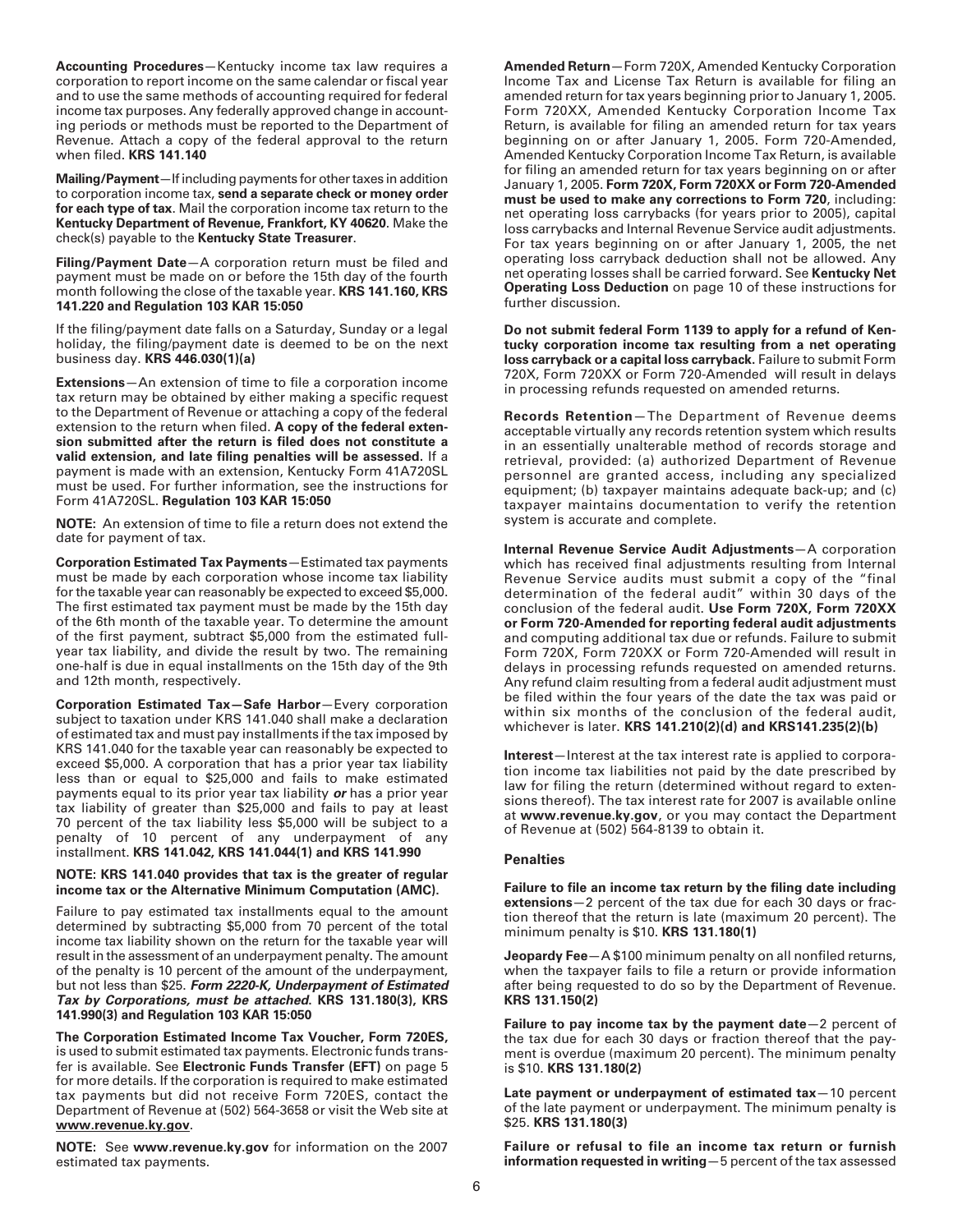for each 30 days or fraction thereof that the return is not filed or the information is not submitted (maximum 50 percent). The minimum penalty is \$100. **KRS 131.180(4)**

**Negligence**—10 percent of the tax assessed. **KRS 131.180(7)**

**Fraud**—50 percent of the tax assessed. **KRS 131.180(8)**

#### **Cost of Collection Fees**

- (a) 25 percent on all taxes which become due and owing for any reporting period, regardless of when due. These collection fees are in addition to all other penalties provided by law. **KRS 131.440(1)(a)**
- (b) 25 percent on all taxes assessed and collected by the Department of Revenue for taxable periods ending before December 1, 2001. **KRS 131.440(1)(b)**
- (c) 50 percent of any tax deficiency assessed after the amnesty period for nonfiled returns eligible for amnesty. **KRS 131.440(1)(c)**

## **FORM 720—SPECIFIC INSTRUCTIONS**

#### **Period Covered**

File the 2006 return for calendar year 2006 and fiscal years that begin in 2006. For a fiscal year, fill in the taxable period beginning and ending at the top of Form 720.

**All corporations must enter the Taxable Year Ending at the top right of Form 720** and supporting forms and schedules to indicate the ending month and year for which the return is filed.

• A calendar year is a period from January 1 through December 31 each year. This would be entered as:

$$
\frac{1}{M_{\text{O.}}}2\frac{0}{Y_{r}}\frac{6}{Y_{r}}
$$

• A fiscal year is 12 consecutive months ending on the last day of any month except December. A fiscal year ending January 31, 2007, would be entered as:

$$
\underbrace{O}_{\text{Mo.}}\int \underbrace{O}_{\text{Yr.}} \underbrace{7}
$$

• A 52/53-week year is a fiscal year that varies between 52 and 53 weeks. Example: A 52/53-week year ending the first week of January 2007, would be entered as:

$$
\frac{1}{\sqrt{100}} \frac{2}{\sqrt{10}} \frac{1}{\sqrt{10}} \frac{6}{\sqrt{10}}
$$

Failure to properly reflect the **Taxable Year Ending** may result in delinquency notices or billings for failure to file.

#### **Income Tax Filing Status**

**Caution:** A corporation is required to file a separate entity income tax return unless for any part of the taxable year it is a member of an affiliated group electing to file a consolidated return in accordance with KRS 141.200(2) or for periods beginning on or after January 1, 2005, is required to file a consolidated return in accordance with KRS 141.200(10).

#### **Item A**—**If the corporation is required to file a consolidated return, check the appropriate box. (See instructions below.)**

**Election Made Prior to 2005—**Check this box if the corporation is the common parent of an affiliated group filing a consolidated income tax return. KRS 141.200(4) allows an affiliated group to elect to file a consolidated Kentucky income tax return with the election being binding for eight years. **Form 722, Election to File Consolidated Kentucky Corporation Income Tax Return, must be submitted to the Department of Revenue with the return timely filed for the first taxable year for which the election is made.** The election must be made by the common parent corporation on behalf of all members of the affiliated group. **A copy of the original Form 722 must be submitted for all subsequent years for which the election is effective.** "Affiliated group" means affiliated group as defined in Section 1504(a) of the IRC and related regulations. If a consolidated return is filed, a copy of federal Form 851, Affiliations Schedule, and Kentucky Form 851-K, Kentucky Affiliations and Payment Schedule, must be attached. **KRS 141.200, Regulation 103 KAR 16:200**

If the eight-year election has expired, a corporation is required to file a separate entity income tax return unless the corporation is required to file a consolidated return in accordance with KRS 141.200(10).

KRS 141.200(15)(a) prohibits affiliated corporations from filing a combined Kentucky corporation income tax return using the unitary business concept.

**Mandatory Nexus**—Check this box if the corporation is required to file a consolidated return under the provisions of KRS 141.200(10). The consolidated return will consist of the common parent corporation that is doing business in this state and the includible corporation(s) that do business in this state. **KRS 141.200**

**Caution**: Be advised that an election to file a consolidated Kentucky income tax return in accordance with KRS 141.200(4) is binding irrespective of KRS 141.200(10).

**Name and Address**—**Print or type the corporation's name as set forth in the charter.** For the address, include the suite, room or other unit number after the street address. If the U.S. Postal Service does not deliver mail to the street address and the corporation has a P.O. Box, show the box number instead of the street address (see **Item E** if a change in name or address has occurred).

**Telephone Number**—Enter the business telephone number of the principal officer or chief accounting officer signing this return.

**North American Industrial Classification System (NAICS)**—Enter your six-digit NAICS code. To view a complete listing of NAICS codes, visit the United States Census Bureau Web site at **www.census.gov**.

**Item B**—Enter the corporation's Federal Identification Number. See federal Publication 583 if the corporation has not obtained this number.

**Item C**—Enter the six-digit **Kentucky Corporation Income Account Number** in the appropriate box at the top of each form and schedule and on all checks and correspondence. This number is located in correspondence received from the Department of Revenue as a result of registration.

If the account number is not known, telephone (502) 564-8139.

**Item D**—Enter the name and account number of the common parent.

**Item E**—Check the applicable boxes:

- (a) No Packet Required–The corporation does not require a forms packet for 2007. To obtain forms, visit our Web site at **www.revenue.ky.gov**.
- (b) Initial Return—**This is the corporation's first time filing a corporation income tax return in Kentucky.** Complete questions 1, 2 and 3 on Form 720, page 2, Schedule Q, Kentucky Corporation Questionnaire.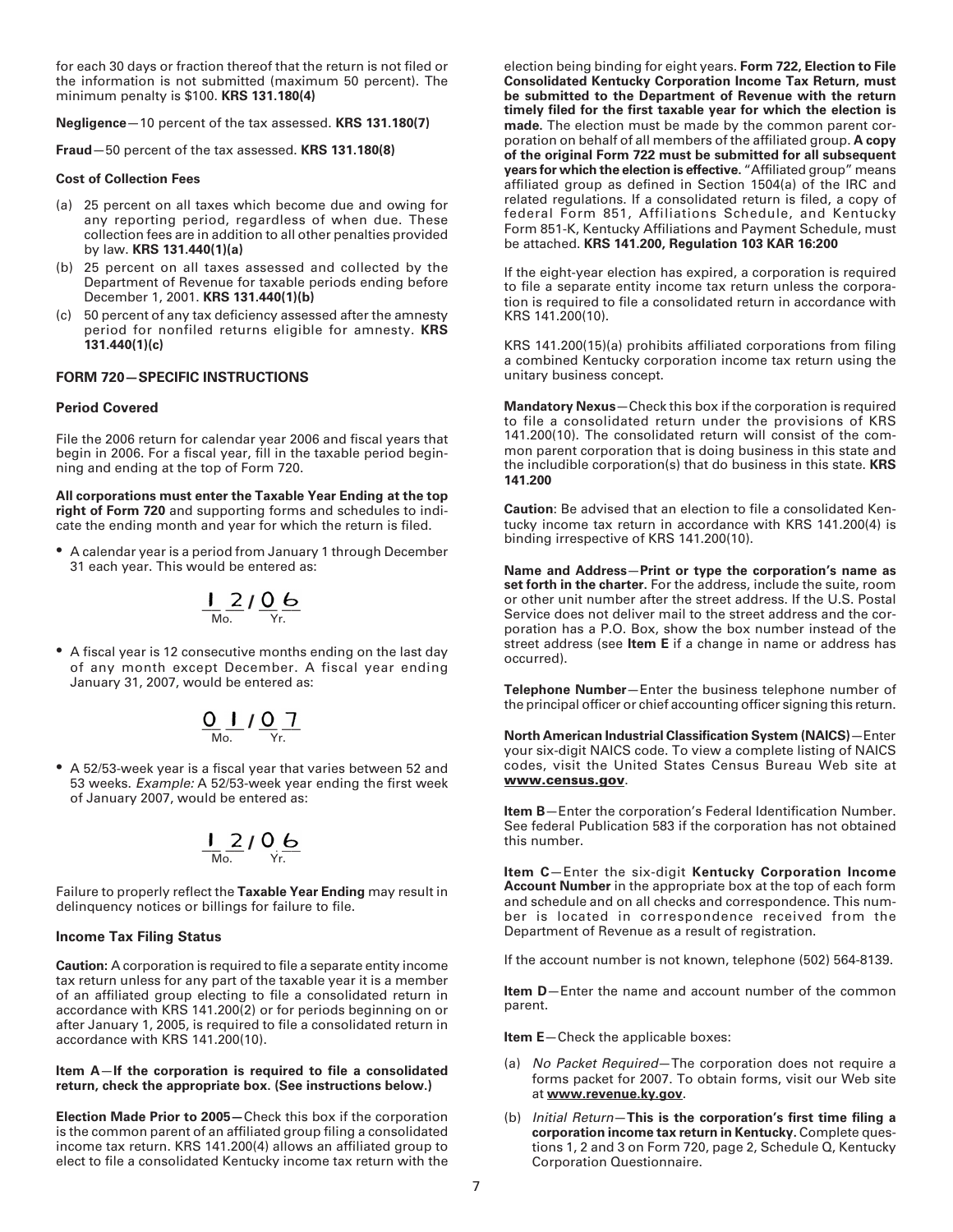- (c) Final Return—This is the corporation's final return. The corporation has dissolved or withdrawn. **Submit an explanation.**
- (d) Short-period Return—**Submit an explanation for a shortperiod return that is not an initial return.**
- (e) Change of Name/Address—A change in name or address has occurred. **Submit a copy of the amendment of the articles of incorporation for the name change.**

#### **PART I—TAXABLE INCOME COMPUTATION**

**Line 1**—Enter the amount of federal taxable income in accordance with the following instructions:

- (a) **Separate Entity Kentucky Return/Separate Entity Federal Return**—If this is a separate entity income tax return and the corporation filed a separate entity federal income tax return for the taxable year, enter the amount from Line 28 of Form 1120, or Line 24 of Form 1120A. **Attach a copy of Form 1120, page 1, or Form 1120A, page 1.**
- (b) **Separate Entity Kentucky Return/Consolidated Federal Return**—If this is a separate entity income tax return and the corporation participated in a consolidated federal income tax return for the taxable year, enter the amount from Line 28 of the pro forma Form 1120 prepared on a separate entity basis. **Attach a copy of the pro forma Form 1120, page 1.**
- (c) **Consolidated Kentucky Return/Consolidated Federal Return, When Taxpayer Made an Election to File a Consolidated Return Prior to 2005**—Attach Schedules CR, CR-C, KCR and KCR-C listing each member of the affiliated group. If this is a consolidated income tax return and the corporations participated in a consolidated federal income tax return for the taxable year, enter the amount from Line 28 of the consolidated Form 1120. If the consolidated federal return includes a corporation which is exempt from Kentucky income tax, an adjustment to exclude the income or loss of the corporation must be made on Line 8 or 15. See instructions for Lines 8 and 15. **Attach a copy of Form 1120, page 1.**
- (d) **Consolidated Kentucky Return/Separate Entity Federal Return, When Taxpayer Made an Election to File a Consolidated Return Prior to 2005**—Attach Schedules CR, CR-C, KCR and KCR-C listing each member of the affiliated group. If this is a consolidated income tax return and no member of the affiliated group participated in a consolidated federal income tax return for the taxable year, enter the amount from Line 28 of Schedule CR prepared on a consolidated basis including all members of the affiliated group as defined in Section 1504(a) of the IRC and related regulations except any corporation exempt from Kentucky income tax. **Attach a copy of Schedule CR and Schedule CR-C, if needed.**
- (e) **Mandatory Nexus Consolidated Return**—Attach Schedules CR, CR-C, KCR and KCR-C listing each member of the affiliated group. Enter the amount from Line 28 of Schedule CR prepared on a consolidated basis including all members of the affiliated group as defined in KRS 141.200(9). **Attach a copy of Schedule CR and Schedule CR-C, if needed.**

**Caution:** Be advised that an election to file a consolidated Kentucky income tax return in accordance with KRS 141.200(3) is binding irrespective of KRS 141.200(10).

**Special Returns**—If the corporation is an organization which filed a special return for federal purposes (e.g., 1120H, 1120POL), enter the amount from the line on the special return which is comparable to Line 28 (Form 1120), federal taxable income. **Attach pages of form comparable to pages 1, 2 and 4 of Form 1120.**

**REIT Returns**—Enter the amount from Line 22, Form 1120-REIT adjusted to add back any net operating loss deduction reflected on Line 21a, Form 1120-REIT.

**Additions to Federal Taxable Income**—Lines 2 through 9 itemize items of additional taxable income or unallowed deductions which are differences between federal taxable income and Kentucky taxable net income.

**Line 2**—Enter interest income from obligations of states other than Kentucky and the political subdivisions of states other than Kentucky. **KRS 141.010(12)(c)**

**Line 3**—Enter state taxes measured in whole or in part by gross or net income. "State" means any state of the United States, the District of Columbia, the commonwealth of Puerto Rico, any territory or possession of the United States or any foreign country or political subdivision thereof. Attach a schedule itemizing the total taxes deducted on Form 1120. **KRS 141.010(13)(a)**

**Line 4**—See instructions on page 4 regarding **depreciation and Section 179 deduction differences**, and if applicable, include the amount from Line 20 of federal Form 1120 or 1120A. **If federal Form 4562 is required to be filed for federal income tax purposes, a copy must be attached.**

**Line 5**—Enter deductions attributable to income which is exempt from taxation. Any expense related directly or indirectly to the acquisition, management or disposition of assets, the income from which is exempt, is not deductible. The related expense adjustment is required regardless of whether any income was actually received or accrued during the taxable year. Attach a schedule. **KRS 141.010(13)(d) and Regulation 103 KAR 16:060**

**Line 6**—Enter intangible interest expense, management fees and other related party expenses directly or indirectly paid, accrued or incurred to, or in connection directly or indirectly with one or more direct or indirect transactions with one or more related members of an affiliated group or with a foreign corporation.

Certain deductions relating to transactions with one or more related members of an affiliated group may be disallowed unless:

- 1. the corporation and the related member are included in the same consolidated Kentucky corporation income tax return for the relevant taxable year;
- 2. a disclosure is made and evidence provided to establish that the transaction was at arm's length, that the payment made to a related member was subject to income tax in another jurisdiction, or the related member has substantial business activities other than the management or ownership of intangible property;
- 3. a disclosure is made and evidence provided that the recipient regularly engages in transactions with one or more unrelated parties on terms identical to that of the subject transactions; or
- 4. the Department of Revenue and taxpayer agree in writing to an alternative method of apportionment. A copy of the agreement must be submitted with each applicable return.

#### **KRS 141.205 and Regulation 103 KAR 16:230**

**Line 7**—Enter the distributive share pass-through loss(es) received from other corporation(s) subject to Kentucky corporation income tax. Attach schedule and copies of Form K-1. **KRS 141.010(12)(m)**

**Line 8**—Enter the amount of domestic production activities deduction from Form 1120, Line 25. **Regulation 103 KAR 16:310**

**Line 9**—Enter the total amount of other differences which result in additions to federal taxable income in computing Kentucky taxable net income. A **schedule must be attached** reflecting an itemization of the amount reflected on this line. Also any Kentucky or federal form or schedule from which an amount is entered on this line **must be attached**:

- See instructions on page 4 regarding differences in gain or **loss from disposition of assets**, and if applicable, include the amount from Line 14 of the Kentucky Schedule D. **Kentucky Schedule D must be attached to Form 720.**
- (b) See instructions on page 4 regarding **differences in gain or loss from disposition of assets**. If applicable, include the amount of loss reported on Line 9 of federal Form 1120 and the amount of gain from Line 17 of Kentucky Form 4797. **Federal Form 4797 filed with the federal return and the Kentucky Form 4797 must be attached.**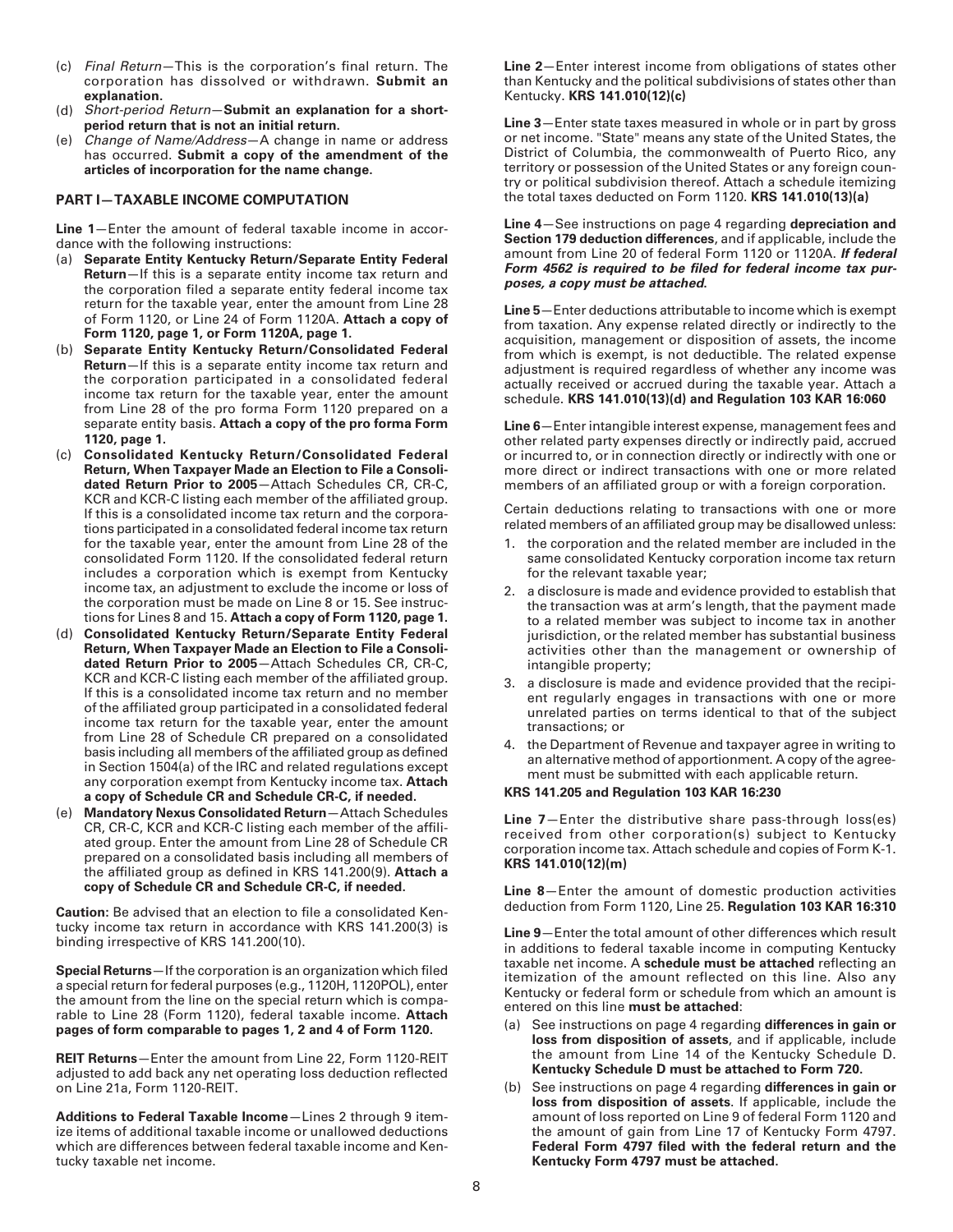- (c) Enter safe harbor lease adjustments. Attach a schedule. **KRS 141.010(12)(h) and (13)(e)**
- (d) To determine the allowable depletion or contribution deductions for Kentucky purposes, the percentage limitations provided by the IRC must be applied to Kentucky gross/net income rather than federal gross/net income. **KRS 141.050**
- (e) Ignore the provisions of IRC Section 281, Terminal Railroad Corporations and Their Shareholders. **KRS 141.010(12)(g)**
- (f) The passive activity loss limitation rules of IRC Section 469 as they apply to personal service corporations and closely held C corporations are applicable for Kentucky income tax purposes. However, because of the differences listed above, the amounts of income and deductions used to determine passive activity losses for Kentucky may differ from the amounts used for federal income tax purposes. Therefore, corporations subject to the passive activity loss limitations must file federal Form 8810, Corporate Passive Activity Loss and Credit Limitations, using Part I and appropriate worksheets, reflecting the allowable passive activity loss(es) for Kentucky purposes. See instructions for federal Form 8810.
- (g) Any difference in the gain (loss) upon disposition of intangible assets resulting from a difference between the accumulated federal amortization deduction and the accumulated Kentucky amortization deduction. **Regulation 103 KAR 15:090**
- (h) If this return is a consolidated return pursuant to an election made prior to 2005, and Line 28 of the consolidated Form 1120 includes the federal taxable loss of a corporation which is exempt from Kentucky income tax (exempt corporation), include the federal taxable loss of the exempt corporation on this line. If the consolidated Form 1120 includes more than one exempt corporation, combine the federal taxable income (loss) of all exempt corporations (attach schedule). If the result is a net loss, include the amount on this line. If the result is a net income, see Item (j) of Line 16 instructions. **KRS 141.200(1), Regulation 103 KAR 16:200**
- (i) Include one-twelfth of the transition amount if: (1) the transition amount (income) exceeded \$5,000,000; (2) included Section 338 property; and (3) the corporation elected the provisions of KRS 141.0101(14)(a). Attach a copy of the 1994 Form 762TS. **KRS 141.0101(14)(a)**

**Line 10**—Enter the total of Lines 1 through 9.

**Subtractions from Federal Taxable Income**—Lines 11 through 16 itemize items of income which are excluded or additional deductions allowed which are differences between federal taxable income and Kentucky taxable net income.

**Line 11**—Enter the amount of interest income from U.S. government bonds or from securities issued by a federal agency or other income exempt from state taxation by the Kentucky Constitution, the United States Constitution or the United States Code. Securities which are merely guaranteed by the U.S. government are not tax-exempt. Attach a schedule listing the type of obligation and the amount of tax-exempt interest. **KRS 141.010(12)(a)**

**Line 12**—Enter the amount of dividend income from Form 1120. **KRS 141.010(12)(b)**

**Line 13**—Enter the amount of the work opportunity credit reflected on federal Form 5884. For Kentucky purposes, the corporation may deduct the total amount of salaries and wages paid or incurred for the taxable year. **This adjustment does not apply for other federal tax credits.**

**Line 14**—See instructions on page 4 regarding **depreciation and Section 179 deduction differences**, and if applicable, include the amount from Line 22 of the Kentucky Form 4562. **Kentucky Form 4562 must be attached**.

**Line 15**—Enter the distributive share of pass-through income received from other corporation(s) subject to Kentucky corporation income tax. Attach schedule and copies of Form K-1. **KRS 141.010(12)(m)**

**Line 16**—Enter the total amount of other differences which result in subtractions from federal taxable income in computing Kentucky taxable net income. A **schedule must be attached** reflecting an itemization of the amount reflected on this line. Also, any Kentucky or federal form or schedule from which an amount is entered on this line **must be attached**:

- (a) See instructions on page 4 regarding **differences in gain or loss from disposition of assets**, and if applicable, include the amount reported on Line 8, Form 1120. **Federal Schedule D must be attached.**
- (b) See instructions on page 4 regarding **differences in gain or loss from disposition of assets**. If applicable, include the amount of gain reported on Line 9 of federal Form 1120 and the amount of loss from Line 17 of Kentucky Form 4797. **Federal Form 4797 filed with the federal return and the Kentucky Form 4797 must be attached.**
- (c) Enter safe harbor lease adjustments. Attach a schedule. **KRS 141.010(12)(h) and (13)(e)**
- (d) 50 percent of the gross royalty income derived from any disposal of coal with a retained economic interest defined by IRC Section 631(c) and all IRC Section 272 expenses if the corporation elects not to use percentage depletion. A deduction is allowed for cost depletion and other expenses not classified as IRC Section 272 expenses for federal income tax purposes. **KRS 141.010(12)(d)**
- (e) The value of leasehold interest of property donated to a charitable organization which is to be used to provide living quarters for a homeless family. This deduction is a special deduction allowed for Kentucky in addition to the ordinary charitable contribution deduction allowed by Chapter 1 of the IRC. However, in accordance with KRS 141.010(13)(d), the same item may not be deducted more than once. To claim this deduction, Schedule HH must be attached. **KRS 141.0202**
- (f) Any difference in the gain (loss) upon disposition of intangible assets resulting from a difference between the accumulated federal amortization deduction and the accumulated Kentucky amortization deduction. **Regulation 103 KAR 15:090**
- (g) Ignore the provisions of IRC Section 281, Terminal Railroad Corporations and Their Shareholders. **KRS 141.010(12)(g)**
- (h) The passive activity loss limitation rules of IRC Section 469 as they apply to personal service corporations and closely held C corporations are applicable for Kentucky income tax purposes. However, because of the differences listed above, the amounts of income and deductions used to determine passive activity losses for Kentucky may differ from the amounts used for federal income tax purposes. Therefore, corporations subject to the passive activity loss limitations must file federal Form 8810, Corporate Passive Activity Loss and Credit Limitations, using Part I and appropriate worksheets, reflecting the allowable passive activity loss(es) for Kentucky purposes. See instructions for federal Form 8810.
- (i) To determine the allowable depletion or contribution deductions for Kentucky purposes, the percentage limitations provided by the IRC must be applied to Kentucky gross/net income rather than federal gross/net income. **KRS 141.050**
- (j) If this return is a consolidated return pursuant to an election made prior to 2005, and Line 28 of the consolidated Form 1120 includes the federal taxable income of a corporation which is exempt from Kentucky income tax (exempt corporation), include the federal taxable income of the exempt corporation on this line. If the consolidated Form 1120 includes more than one exempt corporation, combine the federal taxable income (loss) of all exempt corporations (attach a schedule). If the result is a net income, include the amount on this line. If the result is a net loss, see Item (h) of Line 9 instructions. **KRS 141.200(1), Regulation 103 KAR 16:200**
- (k) Any amounts received from the Tobacco Master Settlement Agreement signed on November 22, 1998, the Phase II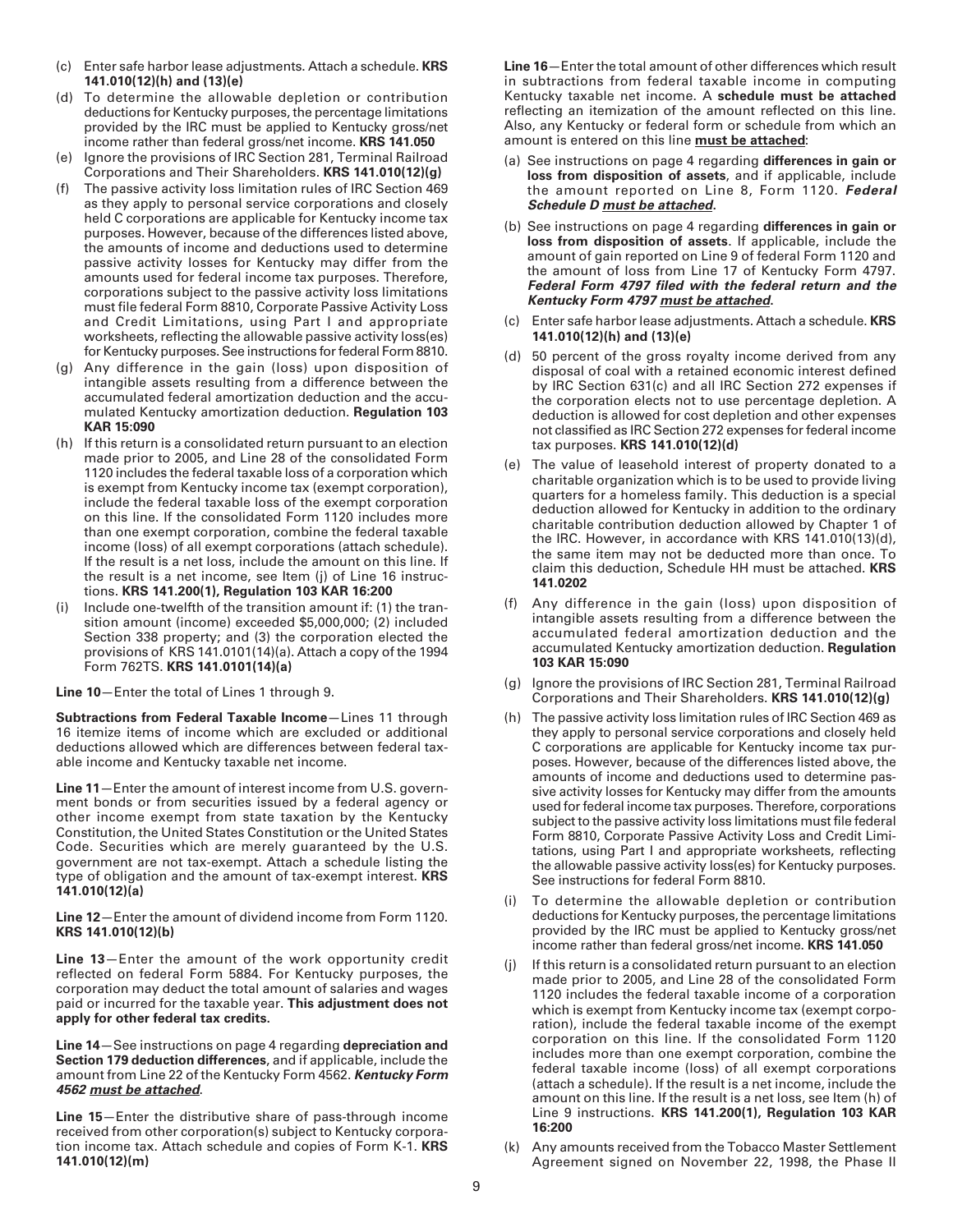Settlement Fund or the Tobacco Loss Assistance Program which were included in federal taxable income. **KRS 141.010(12)(i), (j) and (k)**

- (l) Exclude amounts received as a result of a tobacco quota buydown program in which all quota owners and growers are eligible to participate. **KRS 141.010(12)(l)**
- (m) Exclude state Phase II payments received by a producer of tobacco or a tobacco quota owner. **KRS 141.010(12)(n)**

**Line 17**—Subtract Lines 11 through 16 from Line 10.

**Line 18**—For mandatory nexus consolidated filers only, enter the amount from Schedule NOL (Form 720), Part I, Section A, Line 7 or 8, as applicable. Line 7 is the current net operating loss disallowed and is added to net income. Enter this amount as a positive. Line 8 is the net operating loss carryforward and is subtracted from net income. Enter this amount as a negative. Separate entity and elective consolidated filers enter -0-.

**Line 19**—Add Line 18 and Line 17.

**Line 20**—Enter the amount from Line 19 or the amount on Schedule A, Section II, Line 8, if applicable. A corporation that is taxable in this state and taxable in another state must allocate and apportion income to Kentucky on Schedule A (Form 720), Apportionment and Allocation. See Schedule A Instructions for information on the apportionment fraction. **KRS 141.010(14) and KRS 141.120**

**Kentucky Net Operating Loss Deduction**—The net operating loss carryback deduction is not allowed for losses incurred for taxable years beginning on or after January 1, 2005. The amount of net operating loss to be carried forward and deducted for Kentucky income tax purposes is the amount of loss determined under KRS Chapter 141.

When the tax liability is based on the Alternative Minimum Calculation (AMC), the net operating loss deduction (NOLD) utilized is the amount that the taxable income **before the NOLD** exceeds the taxable net income equivalent. **NOTE:** Taxable net income equivalent means the **amount of** taxable net income that would generate an income tax equal to the AMC liability computed under KRS 141.040. **KRS 141.011, KRS 141.200(11) and Regulation 103 KAR 16:250**

**Line 21**—If the corporation is filing a mandatory nexus consolidated return, enter zero (-0-). For Kentucky purposes, the same carryforward provisions allowed by IRC Section 172 are applicable for losses incurred in taxable years beginning after December 31, 1979, except that no loss may be carried to a taxable year beginning before January 1, 1980. The amount to be carried back or forward is the amount of loss determined by KRS Chapter 141 and, in the case of multistate corporations, it is the amount determined after apportionment and allocation. Attach a schedule showing the computation of the net operating loss deduction but do not enter more than the corporation's taxable income. For additional details on carryover rules, see federal Publication 536, Net Operating Losses. **KRS 141.050**

**Line 22**—Subtract Line 21 from Line 20.

**Line 23**—Enter the amount of Kentucky domestic production activities deduction from Kentucky Form 8903-K, Line 21.

**Line 24**—Subtract Line 23 from Line 22.

#### **PART II—TAX COMPARISON**

**Line 1**—To compute the liability, apply the following rates:

- (a) 4 percent of the first \$50,000 of taxable net income;
- (b) 5 percent of the amount of taxable net income in excess of \$50,000, but not in excess of \$100,000; and
- (c) 7 percent of the amount of taxable net income in excess of \$100,000.

**Line 2**—Enter the amount from Schedule AMC. **Schedule AMC must be attached.**

**Short-period Computation of Income Tax**—A corporation filing an income tax return for a period of less than 12 months is required to annualize taxable net income. To annualize, multiply taxable net income computed for the short period by 365 and divide by the number of days in the short period. The income tax liability shall be the tax computed on the annualized income multiplied by the number of days in the short period and divided by 365. **Annualization is not permitted if the return is for the initial or final period of operations. KRS 141.140**

**Caution:** For short period returns, annualization is not permitted if the tax liability is determined using the alternative minimum (AMC). A minimum of \$175 shall be due per taxable year. Taxable year is defined as the period for which the return is made. **KRS 141.010(16)**

#### **PART III—INCOME TAX COMPUTATION**

**Line 1—Tax Liability.** Enter from Part II, Tax Comparison, the greater of Line 1, Line 2 or the \$175 minimum.

**Line 2**—Enter the amount of recycling recapture from Schedule RC-R, Disposition of Recycling or Composting Equipment, Line 11. **Schedule RC-R must be attached.**

**Line 3**—Sum the totals for lines 1 and 2. If the \$175 minimum, skip Line 4 and enter \$175 on Line 5.

**Line 4—**Enter total credits from Kentucky Schedule TCS, Part III.

**Line 5**—Subtract Line 4 from Line 3. **The credits from Schedule TCS are nonrefundable credits.** A minimum of \$175 shall be due, regardless of the application of any credits provided under any provisions of the Kentucky Revised Statutes for which the business entity may qualify.

**Line 6**—Enter the total of estimated tax payments made for the taxable year. Do not include the amount credited from prior year. This amount is reported on Line 8. Check the box if Form 2220-K is attached.

**Line 7**—Enter the amount of income tax paid with Form 41A720SL, Application for Six-Month Extension of Time to File Kentucky Corporation Income Tax Return.

**Line 8**—Enter the amount credited to 2006 from Part IV, Line 22 of the 2005 return.

**Line 9**—If Line 5 is greater than the total of Lines 6 through 8, enter the difference on this line and submit payment.

**Line 10**—If Line 5 is less than the total of Lines 6 through 8, enter the difference.

**Line 11**—Enter the portion of Line 10 to be credited to 2007.

**Line 12**—Enter the portion of Line 10 (Line 10 less Line 11) to be refunded.

#### **Tax Payment Summary**

**Tax**—Check the applicable box that denotes the method used to calculate the tax paid: Income, AMC Gross Receipts, AMC Gross Profits or Minimum \$175.

The payment submitted with Form 720 must be itemized. Enter the amount of tax payment from Part III, Line 9, on the Tax line, the amount of interest payment on the Interest line, the amount of penalty payment on the Penalty line, and the total payment on the TOTAL line.

**Signature**—Form 720 must be signed by an authorized corporate officer. **Failure by corporate officers to sign the return, to complete all applicable lines on any required Kentucky form, to attach all applicable schedules including copies of federal forms, or to complete all information on the questionnaire will delay the processing of tax returns and may result in the assessment of penalties.** ✍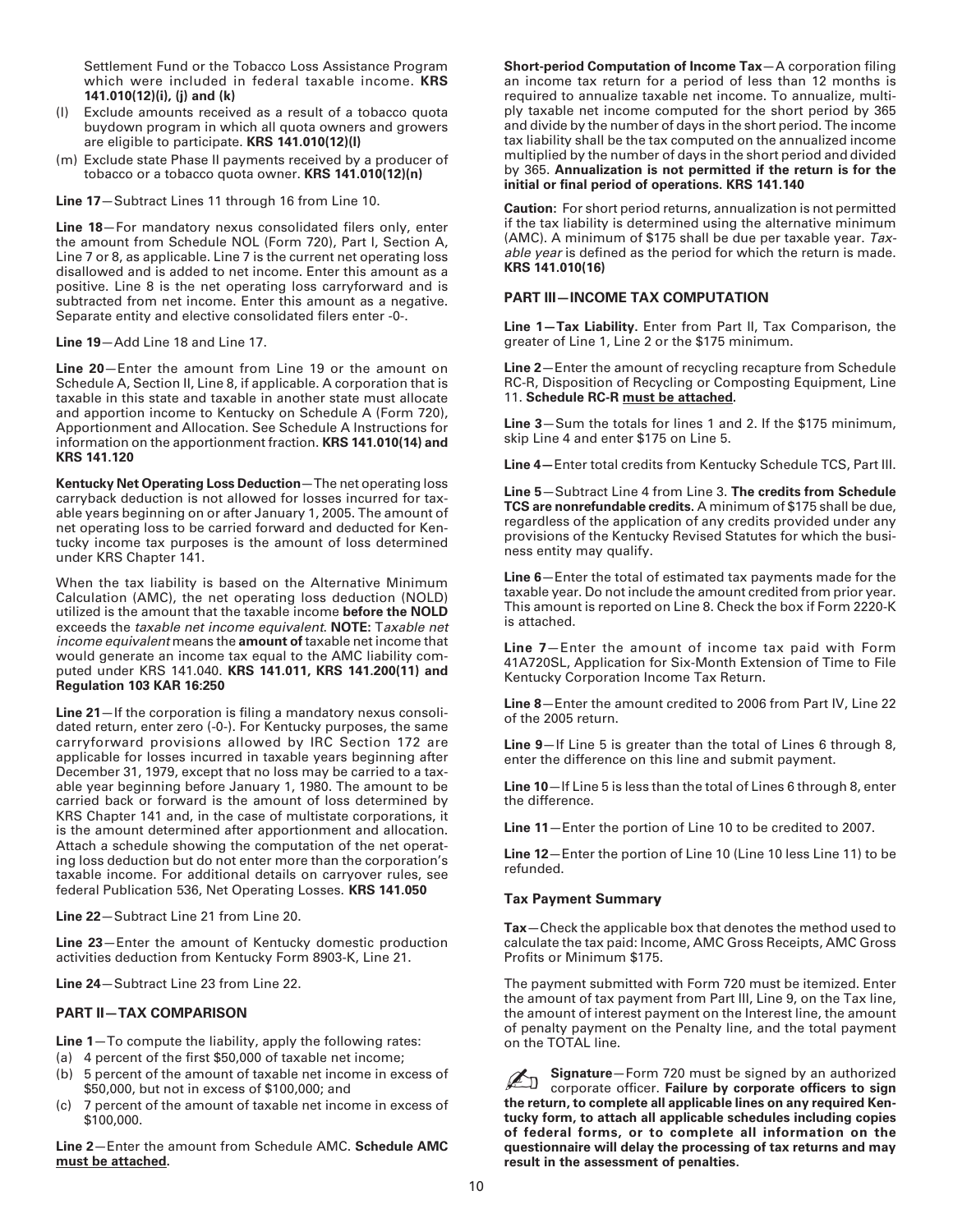## **Tax Credit Summary Schedule Schedule TCS**

**Economic Development Tax Credits**—This section is completed only if the corporation has been approved for one or more of the credits authorized by the Kentucky Rural Economic Development Act (KREDA–KRS 154.22), the Kentucky Jobs Development Act (KJDA–KRS 154.24), the Kentucky Industrial Revitalization Act (KIRA–KRS 154.26), the Kentucky Industrial Development Act (KIDA–KRS 154.28), the Kentucky Economic Opportunity Zone (KEOZ–KRS 154.23), the Skills Training Investment Credit Act (STICA–KRS 154.12–2084 to 2089) or the Kentucky Reinvestment Act (KRA–KRS 154.34). **If an amount is entered, the return and applicable schedules must be mailed to Economic Tax Credits, Tax Credits Section, Department of Revenue, P.O. Box 181, Frankfort, KY 40602-0181.**

To qualify for the KREDA, KJDA, KIRA, KIDA, KEOZ or KRA credits, the corporation must be approved by the Kentucky Economic Development Finance Authority (KEDFA) and have executed and activated the appropriate agreement with KEDFA. Form(s) and instructions for the computation of the credit(s) will be mailed to the approved corporation. To claim any of these credits, the applicable tax credit schedule must be attached.

To claim the STICA credit, a copy of the final authorizing resolution received from the Bluegrass State Skills Corporation reflecting the amount of credit awarded must be attached. The credit shall be claimed on the income tax return filed for the taxable year during which the final authorizing resolution is adopted by the Bluegrass State Skills Corporation. If the amount of the credit exceeds the income tax liability for the taxable year during which the final authorizing resolution is adopted by the Bluegrass State Skills Corporation, the excess may be carried forward for three successive years. If the credit claimed is being carried forward from a prior year, attach a schedule reflecting the computation of the amount of credit available to be carried forward in addition to the final authorizing resolution from the Bluegrass State Skills Corporation.

Information regarding the approval process for these credits may be obtained from the Cabinet for Economic Development, Department of Financial Incentives at (502) 564-7670.

**Historic Preservation Restoration Tax Credit**—This line is completed only if the corporation has been approved for the credit by the Kentucky Heritage Council. Credit allowed against taxes imposed by KRS 141.020 and KRS 141.040 for qualified rehabilitation expenses on certified historic structures. For more information regarding this credit visit the Council's Web site at **www.heritage.ky.gov**.

**Unemployment Tax Credit**—If a corporation has hired a Kentucky resident classified as unemployed for at least 60 days and the resident remains in the employ of the corporation for 180 consecutive days during the tax year (a qualified person), the corporation may be entitled to the unemployment tax credit. For each qualified person, a one-time nonrefundable credit of \$100 may be claimed. The period of unemployment must be certified by the Education Cabinet, Department of Workforce Investment, Office of Employment and Training, Frankfort, KY, and a copy of the certification must be maintained by the corporation. For certification questions, call (502) 564-7456. To claim this credit, Schedule UTC must be attached. **KRS 141.065**

**Recycling/Composting Tax Credit—**A corporation, which purchases recycling and/or composting equipment to be used exclusively in Kentucky for recycling or composting postconsumer waste materials, may be entitled to a nonrefundable credit against the income tax imposed on the corporation by KRS Chapter 141 in an amount equal to 50 percent of the installed cost of the equipment. Application for this credit must be made on Schedule RC, and a copy of the schedule reflecting the amount of credit approved by the Department of Revenue must be attached to the corporation's return on which the credit is claimed. The amount of this credit claimed for the tax year may not exceed 25 percent of the income tax liability and cannot exceed 10 percent of the credit approved in the first year of eligibility.

For taxable years beginning after December 31, 2004, a corporation which purchases recycling and/or composting equipment to be used exclusively in Kentucky for recycling or composting post-consumer waste material that qualifies as a Major Recycling Project is entitled to a nonrefundable credit against the income tax imposed on the corporation by KRS Chapter 141. The credit is an amount equal to 50 percent of the installed cost of the recycling or composting equipment limited to: 50 percent of the excess of the total of each tax liability over the baseline tax liability of the taxpayer or \$2,500,000. To qualify, the taxpayer must: (1) invest more than \$10,000,000 in recycling or composting equipment to be used exclusively in this state; (2) have more than 750 full-time employees with an average hourly wage of more than 300 percent of the federal minimum wage; and (3) have plant and equipment with a total cost of more than \$500,000,000. Application for this credit must be made on Schedule RC, and a copy of the schedule reflecting the amount of credit approved by the Department of Revenue must be attached to the corporation's return on which the credit is claimed. The credit is limited to a period of 10 years commencing with the approval of the recycling credit application.

A taxpayer is entitled to claim the recycling credits in KRS 141.390(a) and (b) but cannot claim both for the same recycling and/or composting equipment.

Enter the amount of additional recycling credit allowed from Schedule RC-R, Disposition of Recycling or Composting Equipment, Line 10. **Schedule RC-R must be attached. KRS 141.390**

**Coal Conversion Tax Credit**—A corporation which converts boilers from other fuels to the use of Kentucky coal or which substitutes Kentucky coal for other fuels in a boiler capable of burning coal and other fuels to produce energy for specific purposes may be entitled to a credit against corporation income tax equal to 4.5 percent of expenditures for Kentucky coal (less transportation costs). Unused portions of this credit may not be carried forward or back. To claim this credit, Schedule CC must be attached. **KRS 141.041**

**Corporation Enterprise Zone Update**—Effective December 31, 2005, the Lexington and Owensboro enterprise zones expired. To date, Ashland, Covington, Hickman, Lexington, Louisville and Owensboro enterprise zones have expired. For corporate tax purposes, qualified businesses in these enterprise zones will no longer be able to claim a credit for tax year ended 2006. However, previous year carryforwards will be allowed. A schedule of this carryforward is required.

**Enterprise Zone Tax Credit**—Except for companies located within the former Ashland, Covington, Hickman, Lexington, Louisville and Owensboro enterprise zones, for employees hired on or after July 14, 1992, a corporation certified by the Kentucky Enterprise Zone Authority as a qualified business may be entitled to a nonrefundable credit against Kentucky corporation income tax equal to 10 percent of wages paid to each employee who has been certified by the Education Cabinet, Department of Workforce Investment, Office of Employment and Training, as having been unemployed for at least 90 days or having received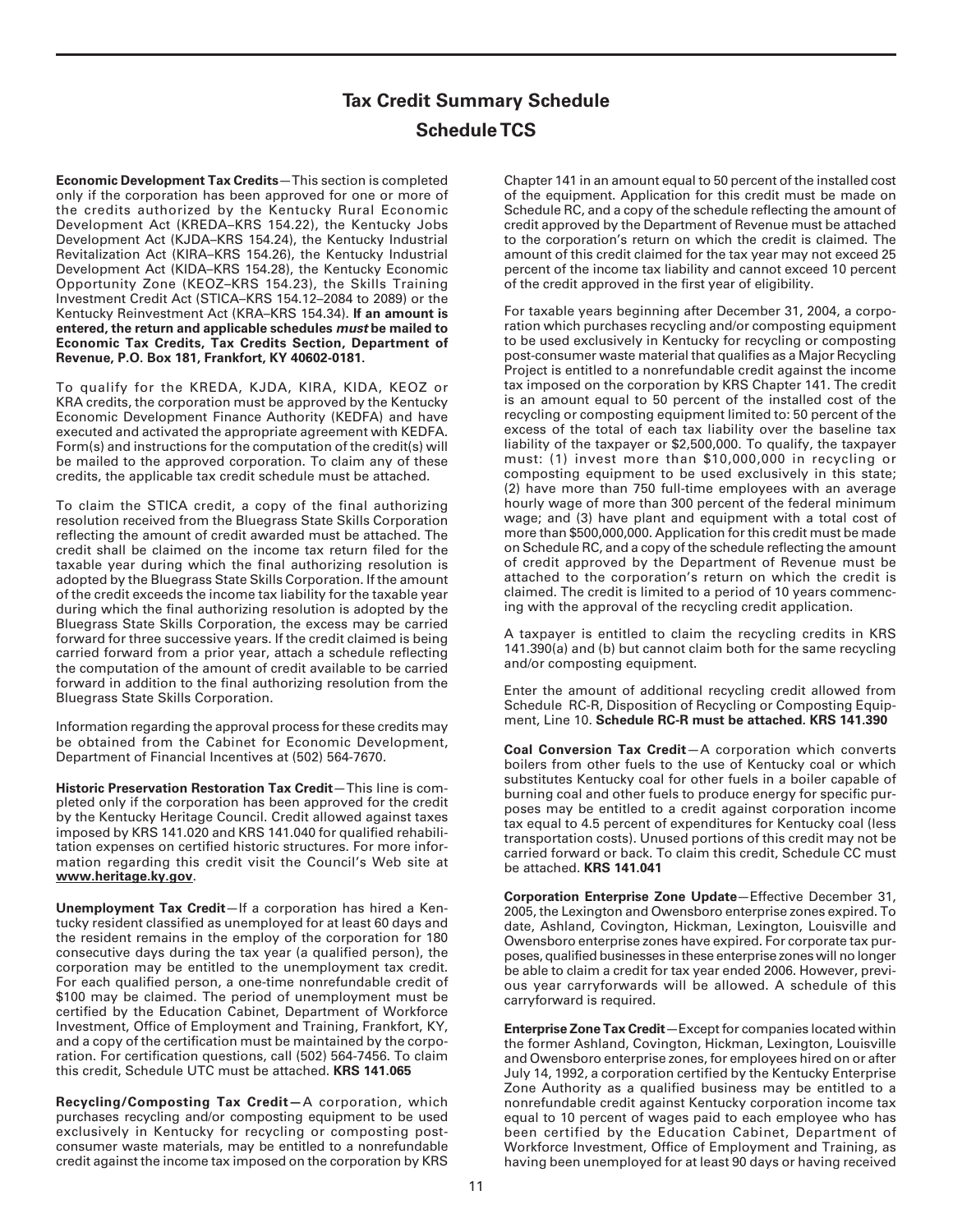public assistance benefits, based on need and intended to alleviate poverty, for at least 90 days prior to employment with the qualified business. For certification questions, call (502) 564-7456. The credit is limited to \$1,500 per employee, and any unused credit may be carried forward for up to five years. To claim the credit, Schedule EZC must be attached. **KRS 154.45-090**

**Kentucky Investment Fund Tax Credit**—A corporation which makes a cash contribution to an investment fund approved by KEDFA in accordance with KRS 154.20-250 to 154.20-284 is entitled to a nonrefundable credit equal to 40 percent of the investor's proportional ownership share of all qualified investments made by its investment fund and verified by the authority. The credit may be applied against corporation income tax. **To claim the credit a copy of the notification from KEDFA reflecting the amount of credit granted and the year in which the credit may first be claimed must be attached to the return.**

The tax credit amount that may be claimed by an investor in any tax year shall not exceed 50 percent of the initial aggregate credit amount approved by the authority for the investment fund which would be proportionally available to the investor. **Example:** An investor with a 10 percent investment in a fund which has been approved for a total credit to all investors of \$400,000 would be limited to \$20,000 maximum credit in any given year. (\$400,000 x 10% x 50%)

If the amount of credit that may be claimed in any tax year exceeds the corporation's income tax liability the excess credit may be carried forward, but the carryforward of any excess tax credit shall not increase the limitation that may be claimed in any tax year. Any credit not used in 15 years, including the year in which the credit may first be claimed, shall be lost.

Information regarding the approval process for these credits may be obtained from the Cabinet for Economic Development, Department of Financial Incentives at (502) 564-7670.

**Coal Incentive Tax Credit**—Effective for tax returns filed after July 15, 2001, an electric power company or a company that owns and operates a coal-fired electric generating plant may be entitled to a coal incentive tax credit. Application for this credit is made on Schedule CI, Application for Coal Incentive Tax Credit, and a copy of the credit certificate issued by the Kentucky Department of Revenue must be attached to the corporation's return on which the credit is claimed. **KRS 141.0405**

**Qualified Research Facility Tax Credit**—A corporation is entitled to a credit against corporation income tax of 5 percent of the qualified costs of construction, remodeling, expanding and equipping facilities in Kentucky for "qualified research." Any unused credit may be carried forward 10 years. Schedule QR, Qualified Research Facility Tax Credit, must be attached to the corporation's return on which this credit is claimed. Federal Form 6765, Credit for Increasing Research Activities, must also be attached if applicable. See instructions for Schedule QR for more information regarding this credit. **KRS 141.395**

**GED Incentive Tax Credit**—To claim this credit attach the GED-Incentive Program Final Report (Form DAEL-31) for each employee that completed a learning contract during the tax year. The credit reflected on this line must equal the sum of the credits reflected on the attached GED-Incentive Program Final Reports. This credit may be claimed only in the year during which the learning contract was completed and unused portions of the credit may not be carried forward or back. For information regarding the program, contact the Education Cabinet, Kentucky Adult Education, Council on Postsecondary Education. **KRS 151B.127**

**Voluntary Environmental Remediation Tax Credit (Brownfield)**— This line is completed only if the corporation has an agreed order with the Environmental and Public Protection Cabinet under the provisions of KRS 224.01-518 and has been approved for the credit by the Department of Revenue. Maximum credit allowed to be claimed per taxable year is 25 percent of approved credit. For more information regarding credit for voluntary environmental remediation property, contact the Environmental and Public Protection Cabinet at (502) 564-3350. To claim this credit, Schedule VERB must be attached. **KRS 141.418**

**Biodiesel Tax Credit**—Producers and blenders of biodiesel are entitled to tax credit against taxes imposed by KRS 141.020 and KRS 141.040. The taxpayer must file a claim for biodiesel credit with the Department of Revenue by January 15 each year for biodiesel produced or blended in the previous calendar year. The department shall issue a credit certification to taxpayer by April 15. The credit certification must be attached to the tax return on which credit is being claimed. **KRS 141.424 and Regulation 103 KAR 15:140**

**Environmental Stewardship Tax Credit**—For tax years beginning on or after January 1, 2006, an approved company may be permitted a credit against the Kentucky income tax imposed by KRS 141.020 or KRS 141.040 on the income of the approved company generated by or arising out of a project as determined under KRS 154.48-020. An "environmental stewardship product" means any new manufactured product or substantially improved existing manufactured product that has a lesser or reduced adverse effect on human health and the environment or provides for improvement to human health and the environment when compared with existing products or competing products that serve the same purpose. A company must have eligible cost of at least \$5 million and within six months after the activation date, the approved company compensates a minimum of 90 percent of its full-time employees whose jobs were created or retained with base salary wages equal to either: (1) 75 percent of the average hourly wage for the commonwealth; or (2) 75 percent of the average hourly wage for the county in which the project is to be undertaken. The maximum amount of negotiated inducement that can be claimed by a company for any single tax year may be up to 25 percent of the authorized inducement. The agreement shall expire on the earlier of the date the approved company has received inducements equal to the approved costs of its project, or 10 years from the activation date. For more information, contact the Cabinet for Economic Development, Old Capitol Annex, 300 West Broadway, Frankfort, Kentucky 40601. **KRS 154.48**

**Caution:** An approved company under the Environmental Stewardship Act shall not be entitled to the recycling credit provided under the provisions of KRS 141.390 for equipment used in the production of an environmental stewardship project.

**Clean Coal Incentive Tax Credit**—Effective for tax years ending on or after December 31, 2006, a nonrefundable, nontransferable credit against taxes imposed by KRS 136.120, KRS 141.020 or KRS 141.040 shall be allowed for a clean coal facility. As provided by KRS 141.428, a clean coal facility means an electric generation facility beginning commercial operation on or after January 1, 2005, at a cost greater than \$150 million that is located in the Commonwealth of Kentucky and is certified by the Environmental and Public Protection Cabinet as reducing emissions of pollutants released during generation of electricity through the use of clean coal equipment and technologies. The amount of the credit shall be \$2 per ton of eligible coal purchased that is used to generate electric power at a certified clean coal facility, except that no credit shall be allowed if the eligible coal has been used to generate a credit under KRS 141.0405 for the taxpayer, parent or a subsidiary. **KRS 141.428**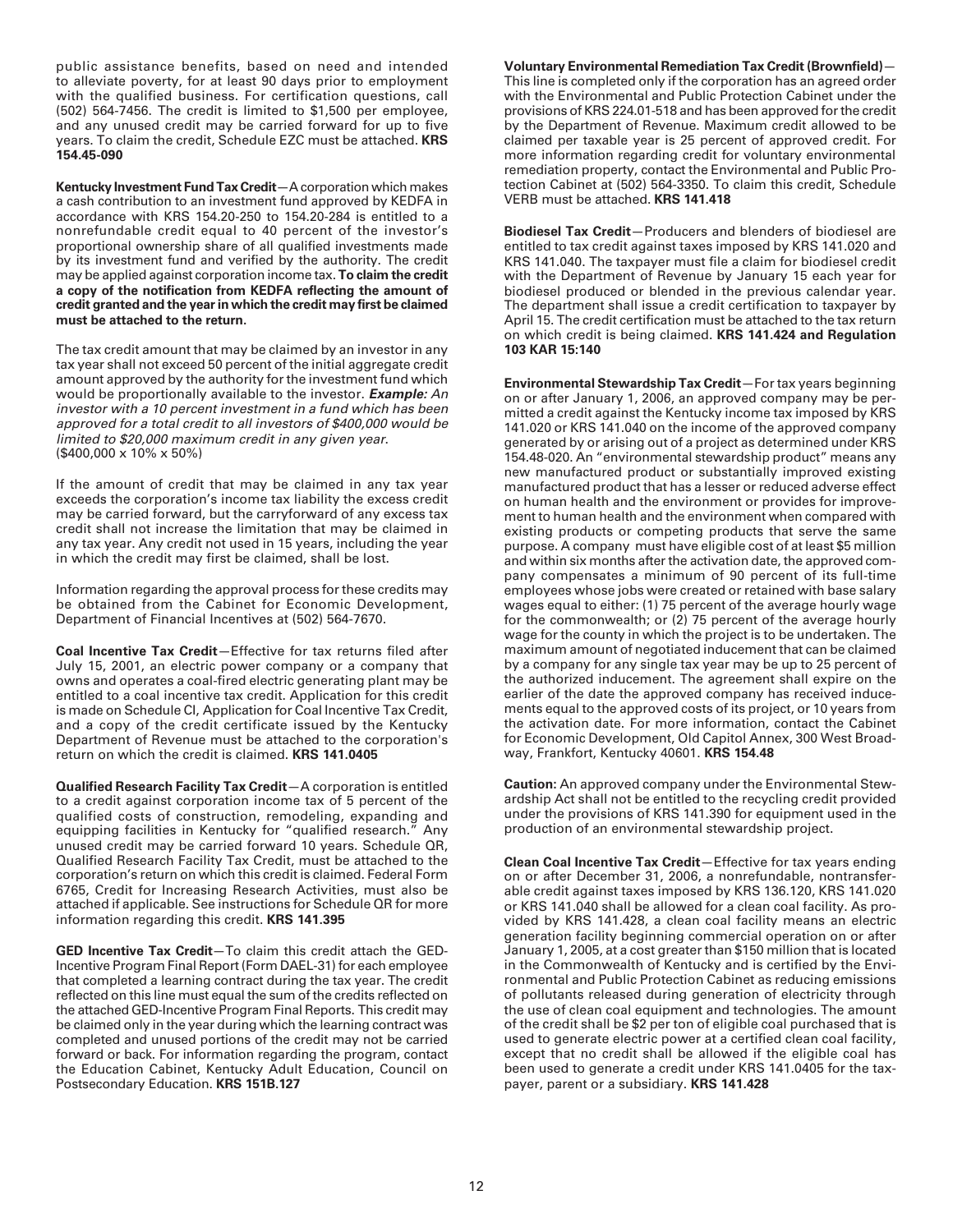## **TAXPAYER ASSISTANCE**

#### Forms:

Operations and Support Services Branch 200 Fair Oaks Lane Frankfort, KY 40620 (502) 564-3658 www.revenue.ky.gov (Internet)



#### Information:

Corporation Income and License Tax Branch Department of Revenue P.O. Box 1302 Frankfort, KY 40602-1302

Department of Revenue 200 Fair Oaks Lane Frankfort, KY 40620 (502) 564-8139



## **KENTUCKY TAXPAYER SERVICE CENTERS**

Information and forms are available from Kentucky Taxpayer Service Centers in the following cities.

- **Ashland**, 134 Sixteenth Street, 41101-7670 (606) 920-2037
- **Bowling Green**, 201 West Professional Park Court, 42104-3278 (270) 746-7470
- **Central Kentucky**, 200 Fair Oaks Lane, Frankfort, 40620 (502) 564-4581 (Taxpayer Assistance)
- **Corbin**, 15100 North US 25E, Suite 2, 40701-6188 (606) 528-3322
- **Hopkinsville**, 181 Hammond Drive, 42240-7926 (270) 889-6521
- **Louisville**, 620 South Third Street Suite 102, 40202-2446 (502) 595-4512
- **Northern Kentucky**, Turfway Ridge Office Park 7310 Turfway Road, Suite 190 Florence, 41042-4871 (859) 371-9049 **Owensboro**, 311 West Second Street, 42301-0734
- (270) 687-7301
- **Paducah**, Clark Business Complex, Suite G 2928 Park Avenue, 42001-4024 (270) 575-7148
- **Pikeville**, Uniplex Center, Suite 203 126 Trivette Drive, 41501-1275

**TANGIBLE PERSONAL PROPERTY TAXES**—The listing period for tangible personal property is January 1 through May 15 of each year. Each taxpayer is responsible for reporting his tangible personalty subject to ad valorem taxation. The Tangible Personal Property Tax Return, Revenue Form 62A500, and instructions can be obtained from your local county property valuation administrator's office or the Office of Property Valuation. You may also go to **www.revenue.ky.gov** to download these forms. A separate form must be filed for each location in Kentucky where you have tangible personal property.

#### **Kentucky Department of Revenue Mission Statement**

As part of the Finance and Administration Cabinet the mission of the Kentucky Department of Revenue is to administer tax laws, collect revenue, and provide services in a fair, courteous, and efficient manner for the benefit of the Commonwealth and its citizens.

\*\*\*\*\*\*\*\*\*\*\*\*\*\*

The Kentucky Department of Revenue does not discriminate on the basis of race, color, national origin, sex, religion, age or disability in employment or the provision of services.

Printing costs paid from state funds.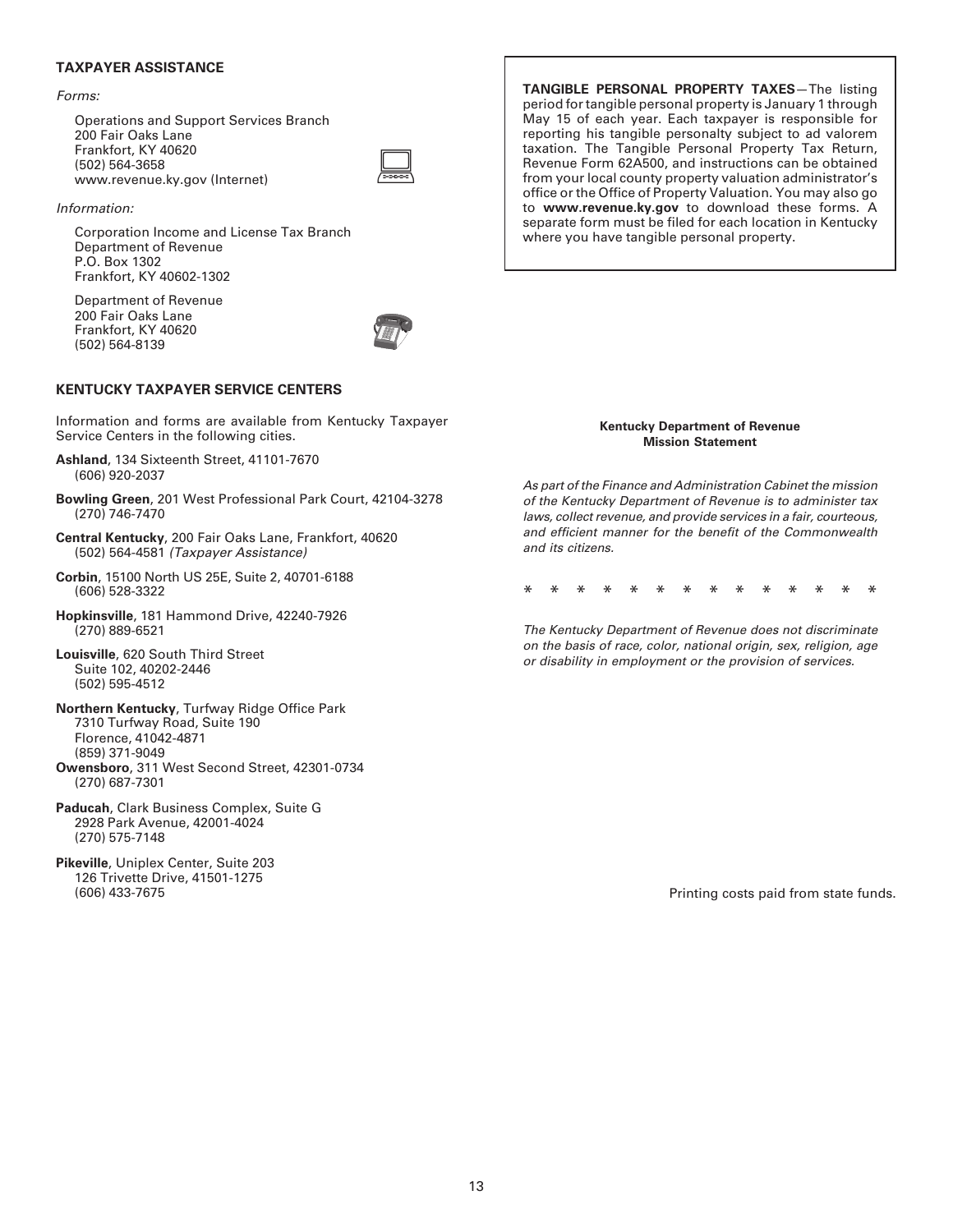## **YOUR RIGHTS AS A KENTUCKY TAXPAYER**

As part of the Finance and Administration Cabinet the mission of the Kentucky Department of Revenue (DOR) is to administer tax laws, collect revenue, and provide services in a fair, courteous, and efficient manner for the benefit of the Commonwealth and its citizens.

As a Kentucky taxpayer, you have the right to expect the DOR to honor its mission and uphold your rights every time you contact or are contacted by the DOR.

## **RIGHTS OF TAXPAYER**

**Privacy**—You have the right to privacy of information provided to the DOR.

**Assistance**—You have the right to advice and assistance from the DOR in complying with state tax laws.

**Explanation**—You have the right to a clear and concise explanation of:

- basis of assessment of additional taxes, interest and penalties, or the denial or reduction of any refund or credit claim;
- procedure for protest and appeal of a determination of the DOR; and
- tax laws and changes in tax laws so that you can comply with the law.

**Protest and Appeal**—You have the right to protest and appeal a determination of the DOR if you disagree with an assessment of tax or penalty, reduction or a denial of a refund, a revocation of a license or permit, or other determination made by the DOR.

**Conference**—You have the right to request a conference to discuss the issue.

**Representation**—You have the right to representation by your authorized agent (attorney, accountant or other person) in any hearing or conference with the DOR. You have the right to be informed of this right prior to the conference or hearing. If you intend for your representative to attend the conference or hearing in your place, you may be required to give your representative a power of attorney before the DOR can discuss tax matters with your authorized agent.

**Recordings**—You have the right to make an audio recording of any meeting, conference, or hearing with the DOR. The DOR has the right to make an audio recording, if you are notified in writing in advance or if you make a recording. You have the right to receive a copy of the recording.

**Consideration**—You have the right to consideration of:

- waiver of penalties or collection fees if "reasonable cause" for reduction or waiver is given ("reasonable cause" is defined in KRS 131.010(9) as: "an event, happening, or circumstance entirely beyond the knowledge or control of a taxpayer who has exercised due care and prudence in the filing of a return or report or the payment of monies due the department pursuant to law or administrative regulation");
- installment payments of delinquent taxes, interest and penalties;
- waiver of interest and penalties, but not taxes, resulting from incorrect written advice from the DOR if all facts were given and the law did not change or the courts did not issue a ruling to the contrary;
- extension of time for filing reports or returns; and
- payment of charges incurred resulting from an erroneous filing of a lien or levy by the DOR.

**Guarantee**—You have the right to a guarantee that DOR employees are not paid, evaluated or promoted based on taxes assessed or collected, or a tax assessment or collection quota or goal imposed or suggested.

**Damages**—You have the right to file a claim for actual and direct monetary damages with the Kentucky Board of Claims if a DOR employee willfully, recklessly and intentionally disregards your rights as a Kentucky taxpayer.

**Interest**—You have the right to receive interest on an overpayment of tax, except delinquent property tax, payable at the same rate you would pay if you underpaid your tax.

## **DEPARTMENT OF REVENUE RESPONSIBILITIES**

The DOR has the responsibility to:

- perform audits, conduct conferences and hearings with you at reasonable times and places;
- authorize, require or conduct an investigation or surveillance of you only if it relates to a tax matter;
- make a written request for payment of delinquent taxes which are due and payable at least 30 days prior to seizure and sale of your assets;
- conduct educational and informational programs to help you understand and comply with the laws;
- publish clear and simple statements to explain tax procedures, remedies, your rights and obligations, and the rights and obligations of the DOR;
- notify you in writing when an erroneous lien or levy is released and, if requested, notify major credit reporting companies in counties where lien was filed;
- advise you of procedures, remedies and your rights and obligations with an original notice of audit or when an original notice of tax due is issued, a refund or credit is denied or reduced, or whenever a license or permit is denied, revoked or canceled;
- notify you in writing prior to termination or modification of a payment agreement;
- furnish copies of the agent's audit workpapers and a written narrative explaining the reason(s) for the assessment;
- resolve tax controversies on a fair and equitable basis at the administrative level whenever possible; and
- notify you in writing at your last known address at least 60 days prior to publishing your name on a list of delinquent taxpayers for which a tax or judgment lien has been filed.